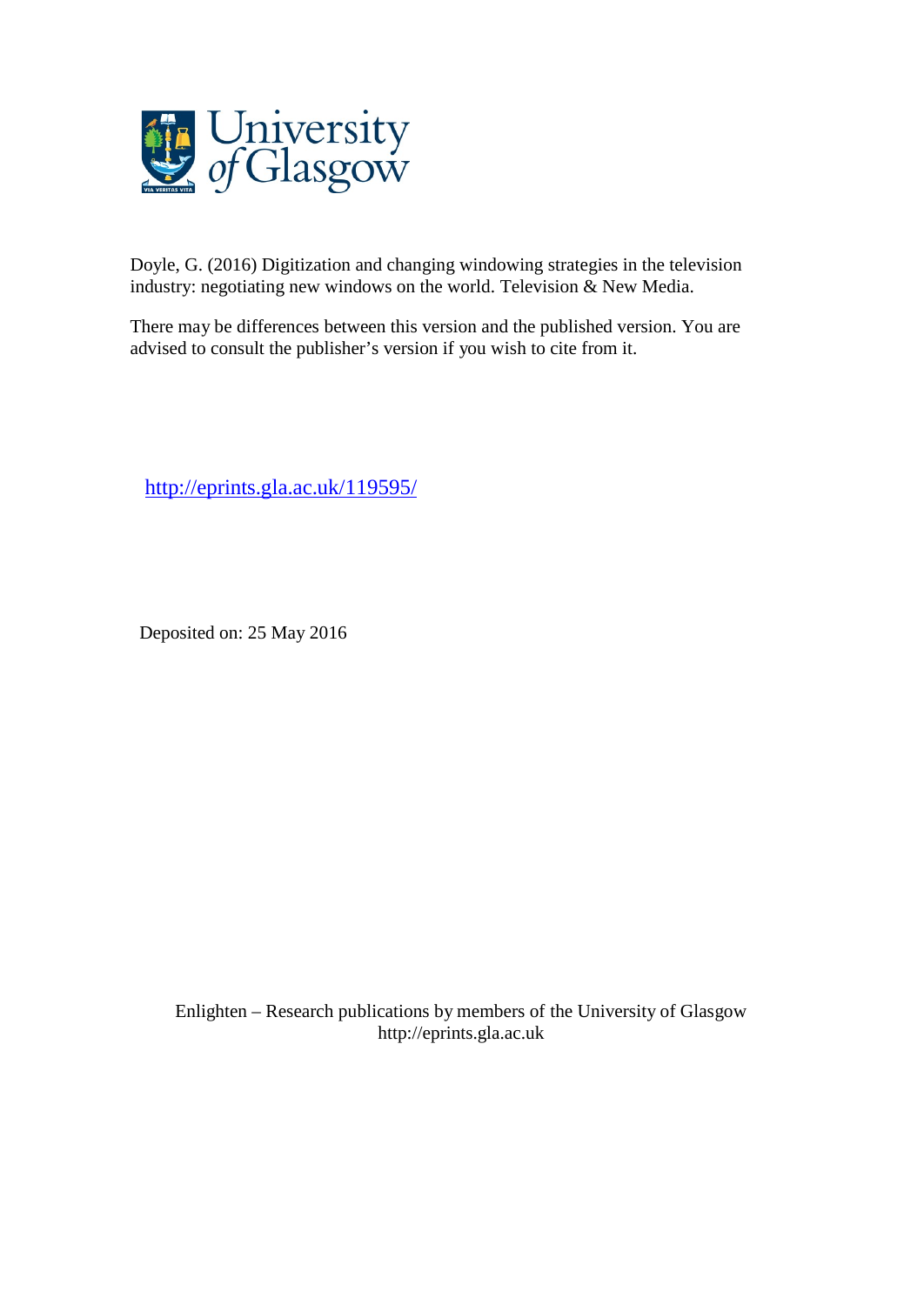Author Final Copy

Article for *Television and New Media*

# **Digitisation and Changing Windowing strategies in the Television Industry:**

# **Negotiating New Windows on the World**

**Gillian Doyle**

**March 3rd 2016**

## **Author's name and contact details:**

Professor Gillian Doyle, University of Glasgow,

Gillian.Doyle@Glasgow.ac.uk

## **Author's contact details:**

Professor Gillian Doyle, Director of Centre for Cultural Policy Research, University of

Glasgow, 13 Professor Square, Glasgow, G12 8OO, UK.

Telephone: 0141 330 3806; Fax: 0141 330 4142.

I expect to be available via email during office hours at all times over coming weeks.

## **Author's biography:**

Gillian Doyle is Professor of Media Economics and Director of the Centre for Cultural Policy Research (CCPR) at the University of Glasgow where she directs Glasgow's MSc in Media Management.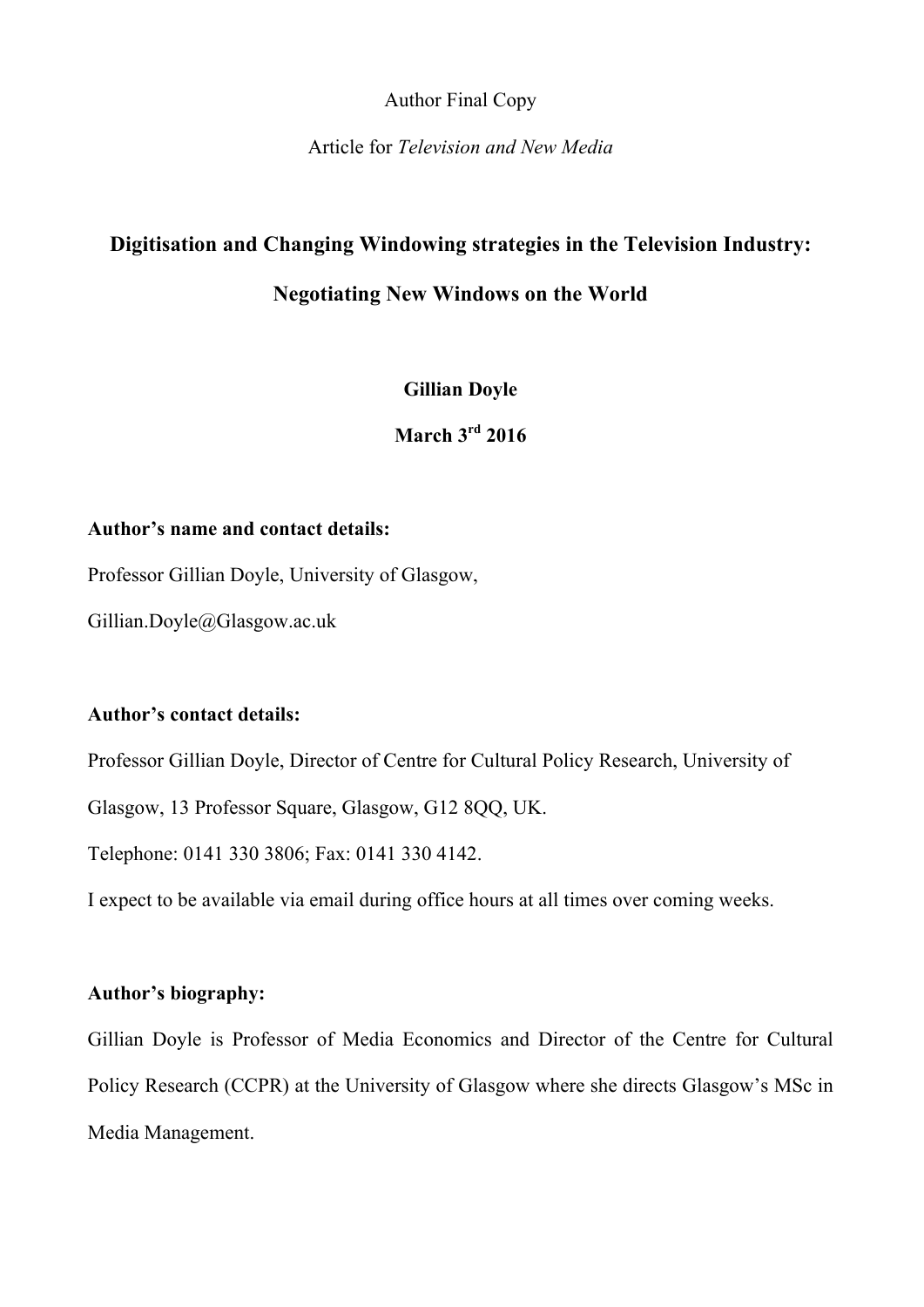#### **Abstract:**

Windowing – the process of managing the release sequence for content so as to maximise the returns from intellectual property rights (IPRs) - is changing because of transformations in the way that television is distributed and consumed. Drawing on original research into the experience of leading international television producers and distributors, this article breaks new ground by examining how rights owners are adjusting strategies for exploitation of the economic value in their content. Findings show how the rise of digital platforms and outlets whose footprints are diffuse and boundaries are porous is disrupting traditional windowing models. This has necessitated new thinking about how best to organize the sequential roll out of content so as to build audience demand, avoid overlaps and maximise returns. This article argues that changes in the dynamics of television distribution have altered not just processes for exploiting the value in IPRs but also content and content production, with implications for audiences as well as industry.

**Key words:** Windowing;IPRs; international distribution; SVOD; high end drama.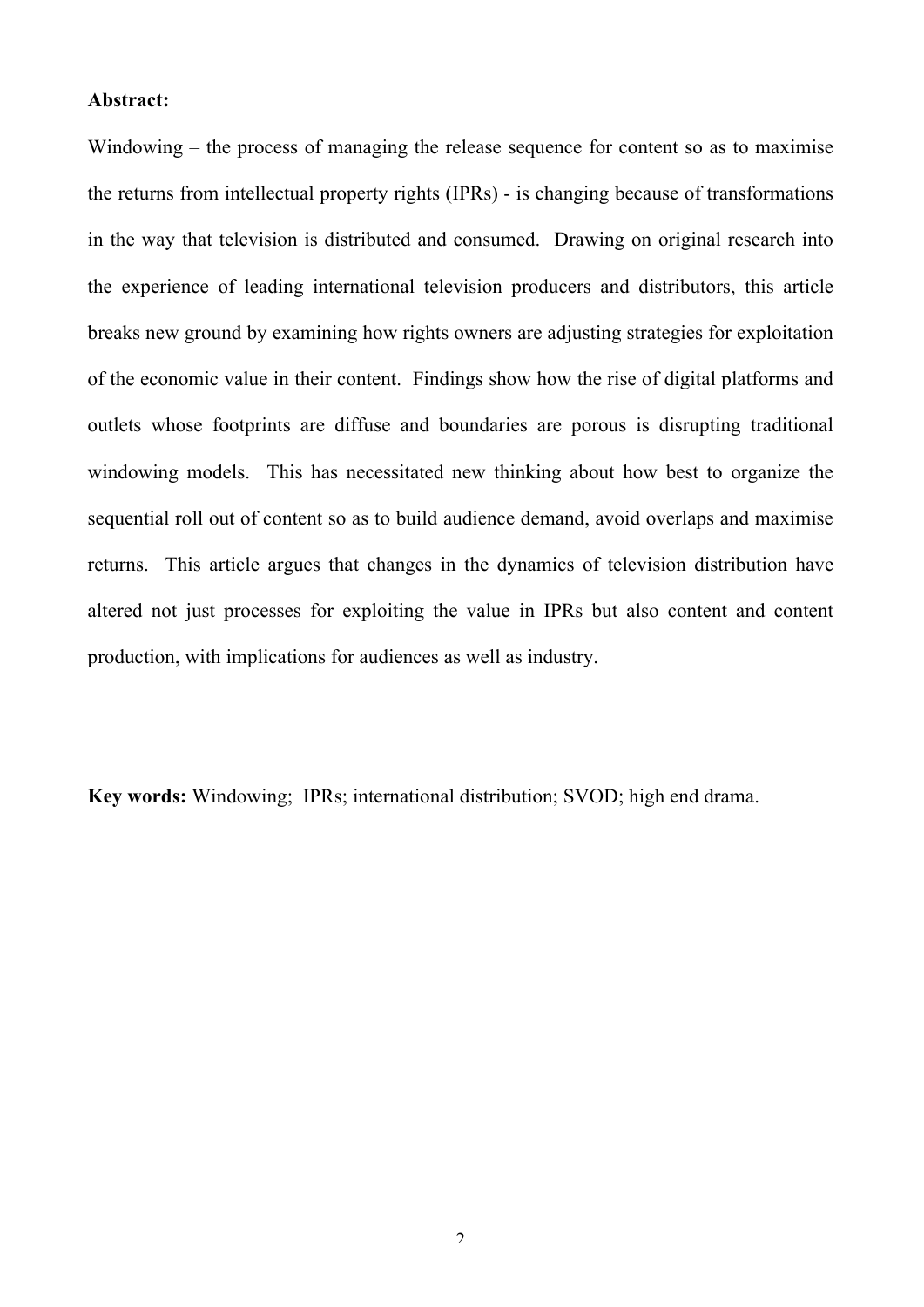## **1. Introduction**

The business of managing and maximizing the returns from intellectual property rights (IPRs) in television content is changing because of transformations in the way that content is distributed and in how audiences access, pay for and consume it. The fundamental catalyst has been growth of the internet and, alongside this, the recent rapid development of on-demand television (Bond and Garraghan, 2015). Producers and distributors use strategies of windowing to exploit their wares (Owen and Wildman, 1992; Ulin, 2013). Global audiences are segmented by platform and territory and television content is rolled out across domestic and international markets through a series of sequential release 'windows'. The timing and other conditions surrounding how content is made available to differing segments of the audience are closely managed in order to effect scarcity and to build demand for the product (Christophers, 2012). However, as this article will show, digitization and growth of the internet have disrupted the ability of television IPR owners to segment audiences and to deploy the strategies that traditionally have allowed revenues to be maximized.

Drawing on an original empirical investigation of the experience of leading international television producers and distributors, this article breaks new ground by examining in depth how rights owners are responding to new digital distribution technologies by adjusting strategies for exploitation of the economic value in their content. The questions it addresses are, first, how have windowing strategies changed in recent years? Focusing predominantly on drama content, in what ways are the strategies deployed by television companies to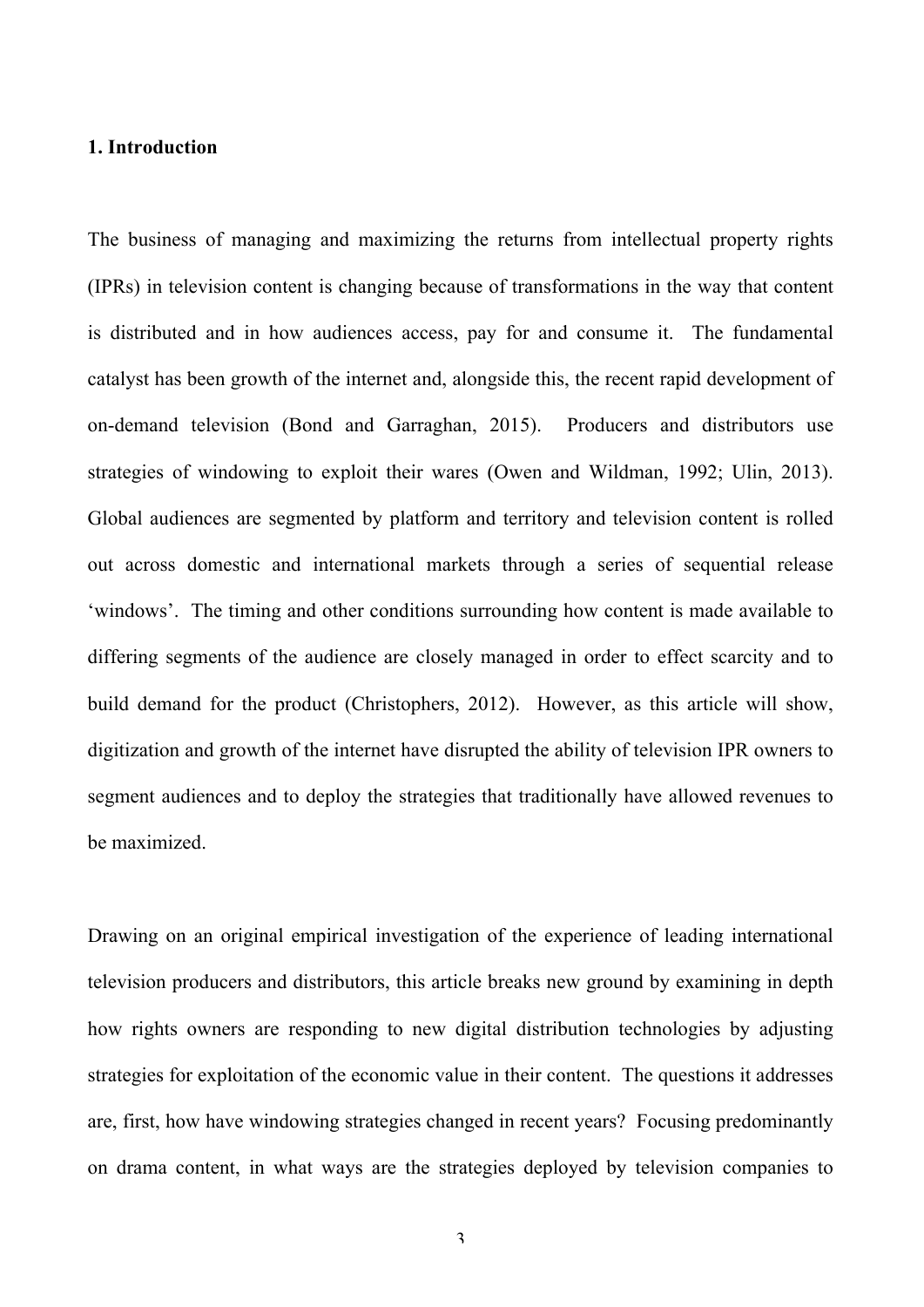exploit the economic value in IPRs changing on account of the arrival of new forms of digital distribution? Second, as windowing strategies change, to what extent are international partners playing a greater role in financing television production? Finally, how are these developments shaping television content development and production decisions?

It has long been recognized that the economics of television, which typically involve high initial content production costs but then very low or at times zero reproduction costs, are relatively unusual in that, on account of the 'public good' qualities of content, there is no scarcity problem (Garnham and Locksley, 1991). Even so, without some form of restriction on copying and re-supplying content, it is not obvious how the producer would recoup initial production costs or what financial incentive there would be to make that content in the first place (Landes and Posner, 1989: 26; Maule, 2011). Hence copyright, which plays a pivotal role in allowing creators to exploit the value that resides in their output, tends to be closely guarded and protected in media production industries, including television (Levine, 2011).

Television programmes normally involve a package of underlying rights covering differing aspects of the production including the script, any music used, and other creative inputs which the producer pre-clears to facilitate ownership and future exploitation of the finished programme (Miller, 2007). At this stage a windowing strategy can be put into operation. Rights are carved up by platform, amount of usage, territory and language, often with initial or 'first window' rights (i.e. the opportunity to be first to deliver the programme to audiences) assigned to a domestic commissioning broadcaster and releases to other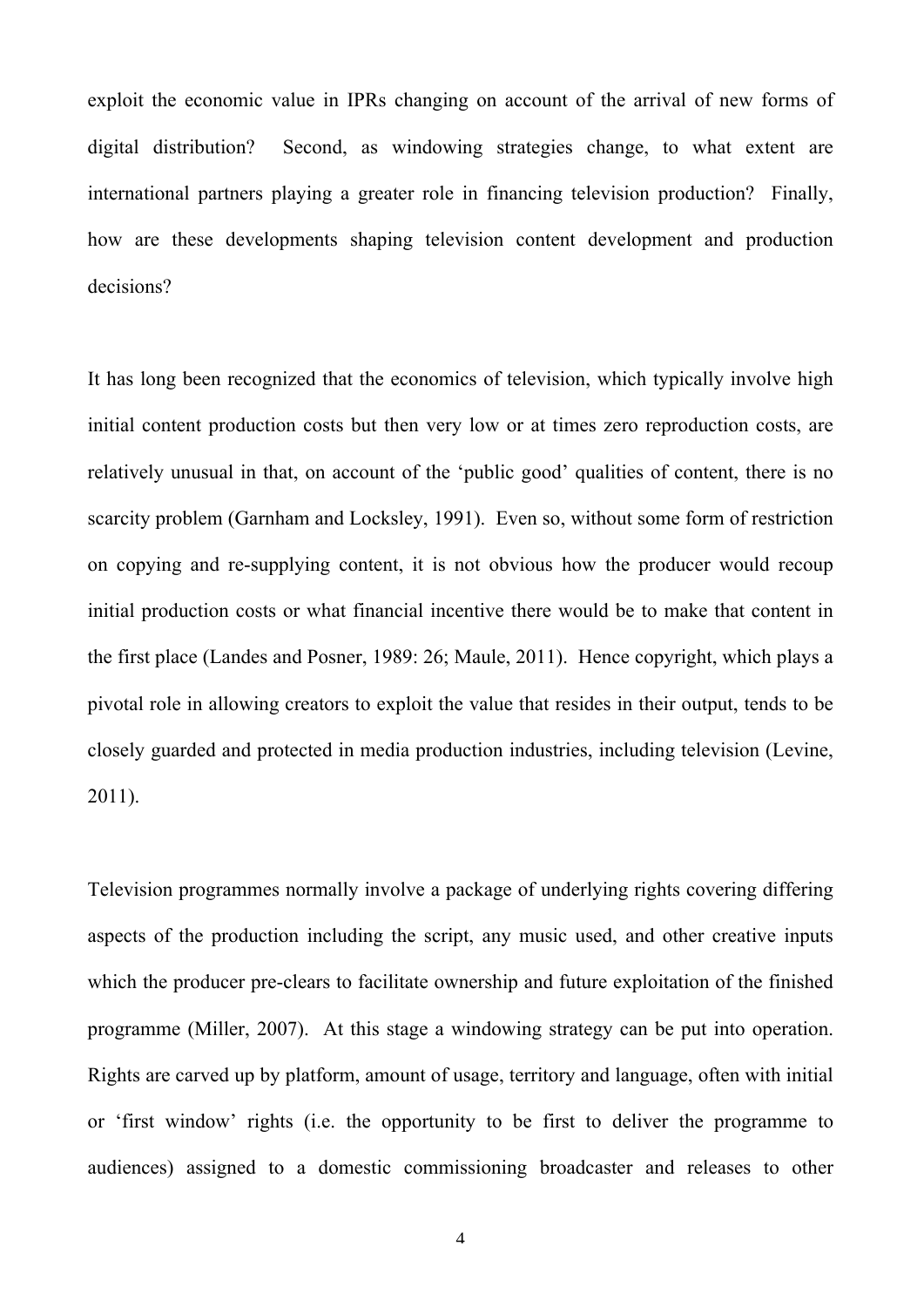audience segments following later. For expensive professionally crafted content where recoupment is absolutely imperative, some careful thought needs to be given to how best to arrange the sequencing of releases so as to derive maximum returns (Hennig-Thurau et al, 2007; Ulin, 2013).

Owen and Wildman, who first theorizing the operation of windowing strategies for video content, identified a number of factors that may affect the timing of release windows including differences in the size of the audience that each makes available, differences in per-viewer profit margins, interest rates (which determine the opportunity cost of money) and levels of susceptibility to piracy (1992: 30). These considerations still have power to influence approaches towards arranging the release sequence for television content today. But since the 1990s technologies for distribution have changed and so 'strategies for managing the sequential release' of content have had to evolve accordingly (Wildman, 2008).

The most significant development of recent years has been growth of the internet which, in turn, has facilitated development of over-the-top (OTT) or online television content distribution services (Steemers, 2014). Online distribution has triggered a flowering of video-on-demand (VOD) services that are popular with audiences including catch-up facilities from broadcasters, advertising supported services (AVODs) such as YouTube, transactional video-on-demand (TVODs) such as iTunes and - of rapidly growing significance - subscription video-on-demand services (SVODs) such as Netflix and Amazon Prime.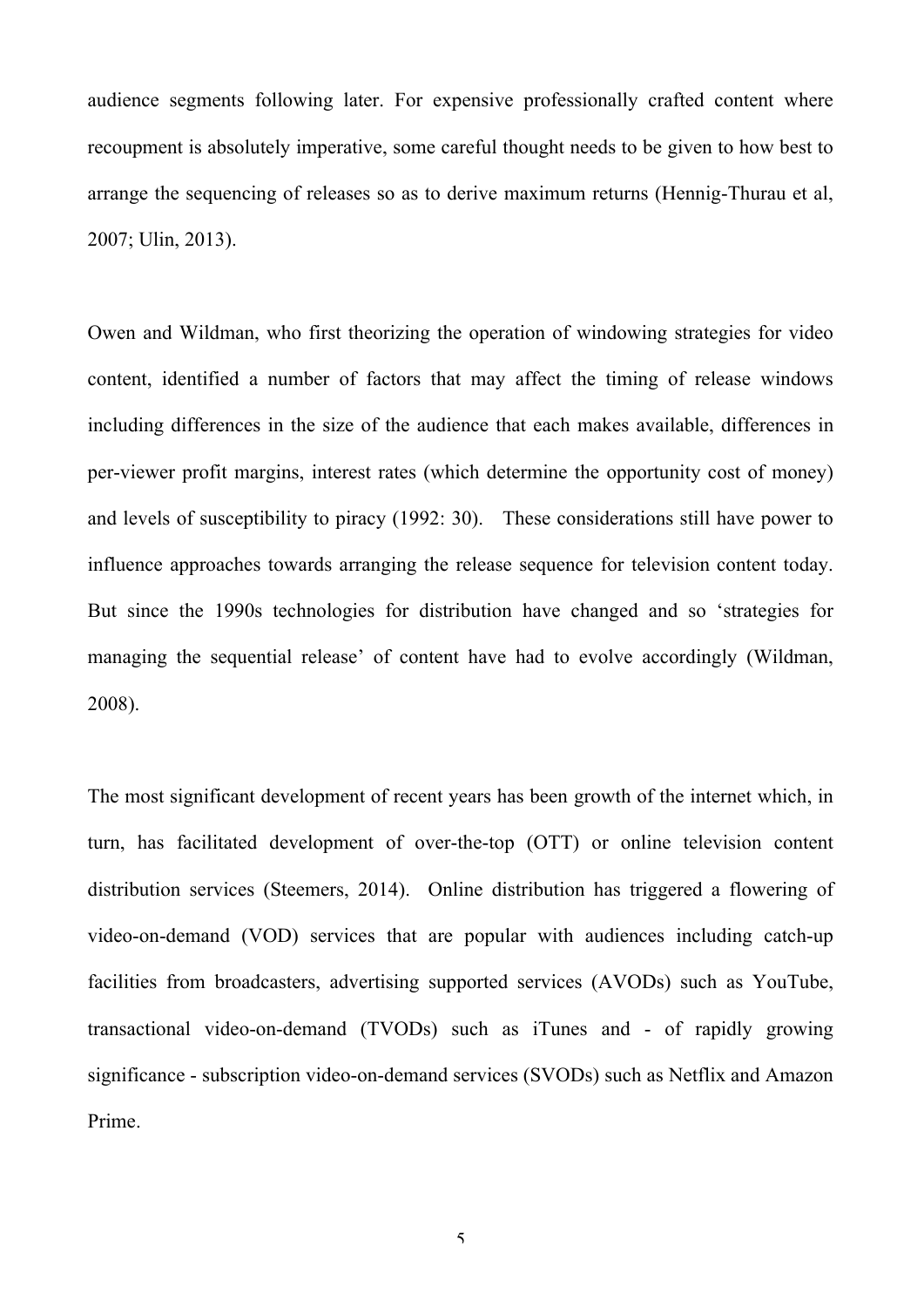These developments have affected film and much recent empirical research which investigates changes in windowing is focused on feature films rather than television (Elberse and Eliashberg, 2003; Kuhr, 2008; Ranaivoson et al, 2014), in many cases emphasizing how the threat of digital piracy has shortened optimal inter-release time periods (August, Dao and Shin, 2015). For suppliers of television content, unauthorized remediation is also a potential concern. Some recent research has highlighted how, as processes of globalization diminish national boundaries, television suppliers are using windowing to engineer scarcity and build local demand so as to 'get their products to the maximum (preferably global) geographic audience' (Christophers, 2012: 142). New approaches to segmentation have been analysed from an audience-centric and consumption perspective (Shay, 2015). From a policy perspective, an important emergent theme for legal analysis has been the potential for clash between the territorial nature of copyright and aspirations to promote open digital markets (Cabrera Blázquez et al, 2015). A few earlier studies have usefully addressed the economic effects of changes in distribution on exploitation of television rights (Sherman and Waterman, 2015; Wildman, 2008; Napoli, 2011). But, despite its topicality, relatively little detailed research has been conducted on how exactly the windowing techniques used by suppliers of television content are evolving in response to digitisation.

This article is concerned with how television windowing strategies are adjusting to the spread of digital distribution and the rise of SVOD windows and what the implications may be for content production and development. Anderson (2006) has famously argued that extended temporal access across the internet creates opportunities for niche products to achieve higher sales over longer time periods. The research presented here will show how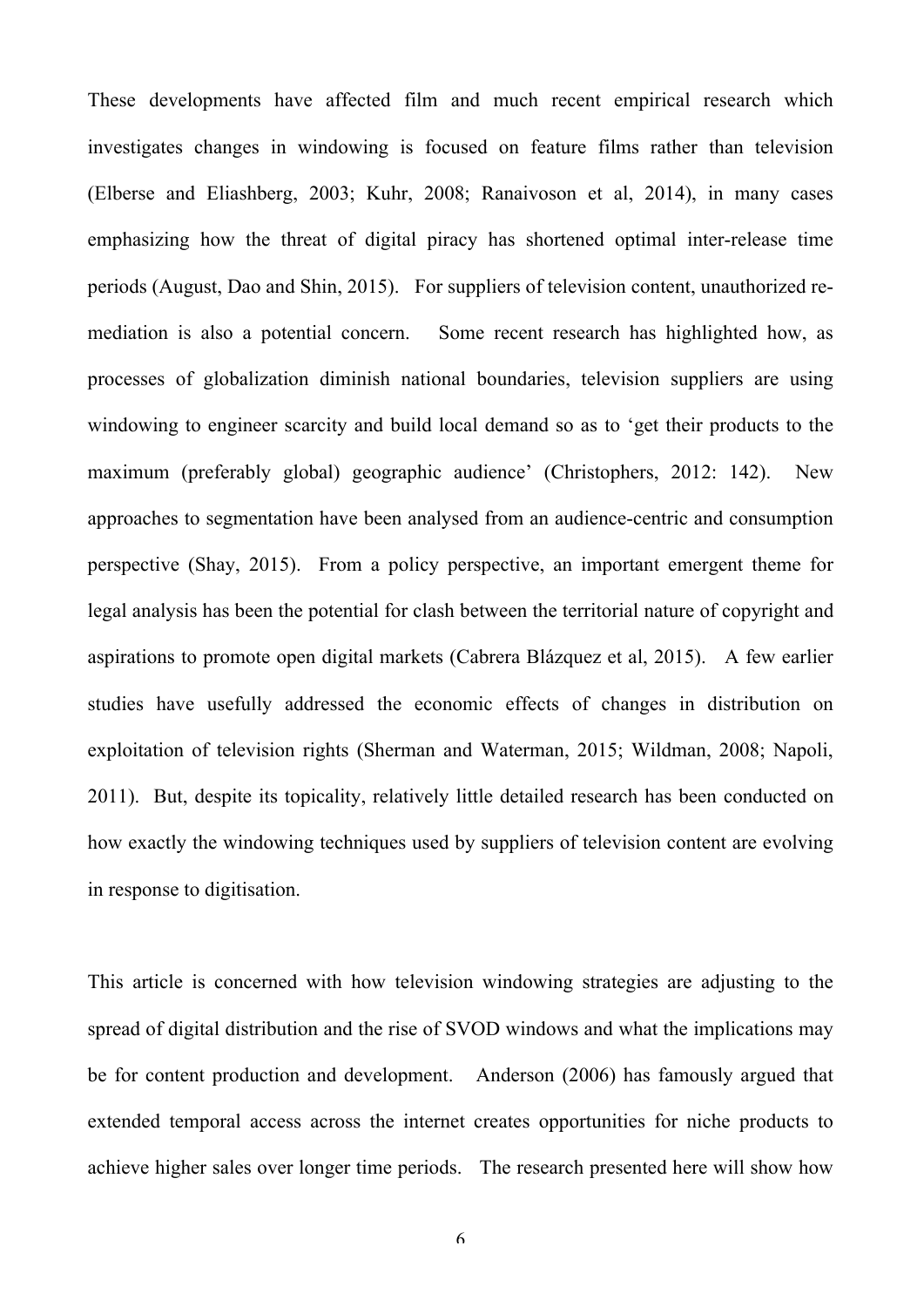additional digital windows are bringing positive opportunities for television suppliers but, as the landscape of media provision fragments, arranging an optimal release sequence for content has become much more difficult.

Findings presented stem from an original empirical investigation funded by the UK Arts and Humanities Research Council (AH/K000179/1). Methods of research involved a case study based investigation of leading UK-based television production and distribution companies. Interviews were carried out with senior executives at companies including Endemol-Shine, Sony Pictures Television International, Lookout Point, KEO Films, Zodiak Rights, Warner Brothers International Television Production, ITV and BBC Worldwide in 2014-15. Interviewees included distribution specialists with frontline responsibility for developing and enacting windowing strategies and Chief Creative Officers with responsibility for production decisions. The selected group of companies and spread of interviewees facilitated evidence-gathering on the key questions about not only changes in windowing strategy but also implications for content that this study was interested in exploring. Although mainly London-based, case studies include a number of internationally renowned television companies (such as Endemol-Shine, BBC Worldwide and Warner Brothers International) whose profile and activities extend across multiple geographic territories. This selection reflects awareness that, notwithstanding variations in the local market circumstances of any given country such as the UK, the changes in windowing strategies occasioned by digitization and growth in internet-based distribution that this article is concerned with are of wider international relevance for television companies right around the globe.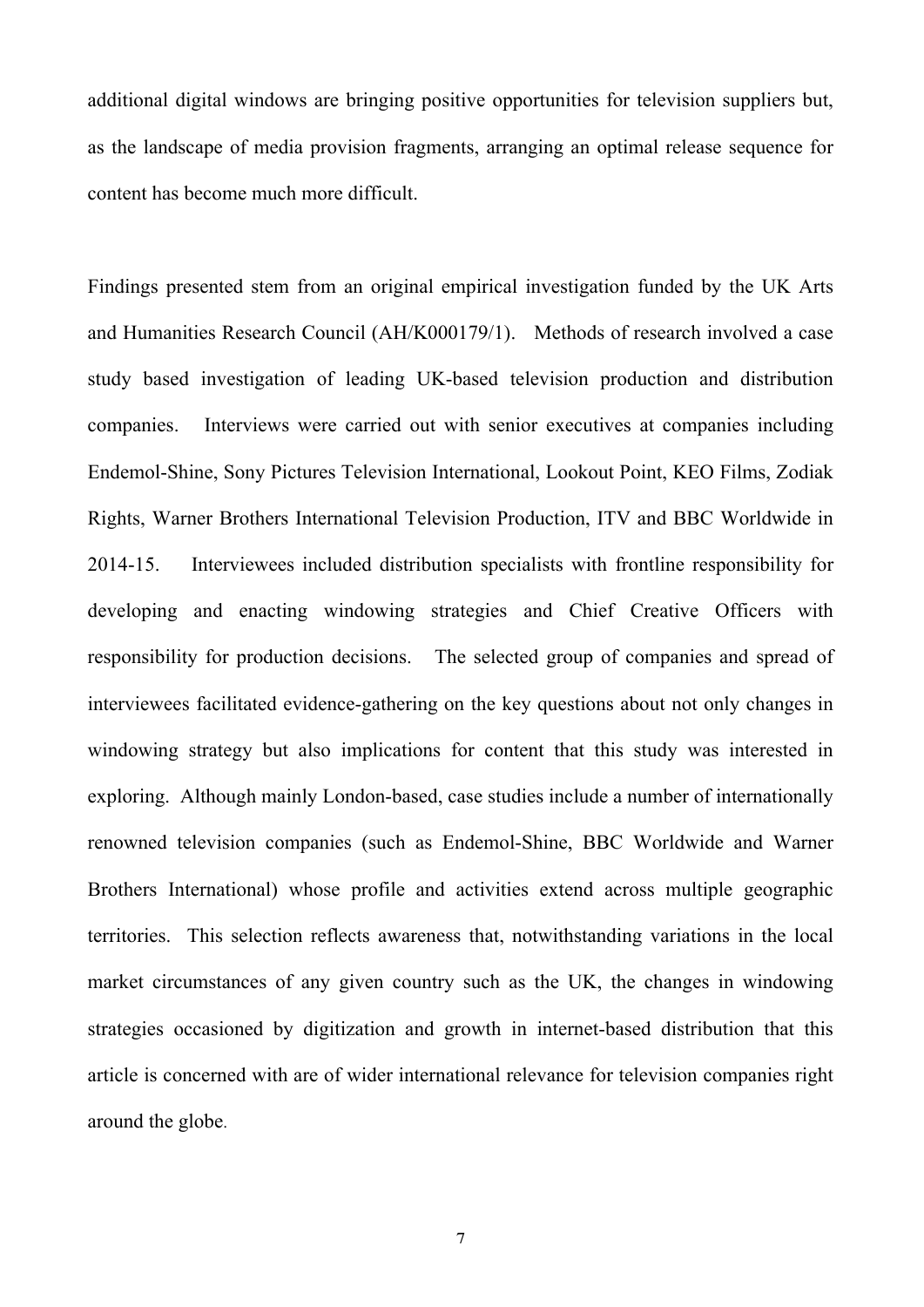In the sections that follow, this article traces how windowing strategies have changed in recent years and it argues that the developing dynamics of television distribution have altered not just processes for exploiting the value in IPRs but also content and content production, with implications for audiences as well as industry.

#### **2. Transition to a Digital Distribution Environment**

Back in the early 1990s when Owen and Wildman (1992) explained the process of windowing, the main distribution windows available to UK programme suppliers were, typically, the primary and secondary domestic broadcast channels plus international markets – see Figure 1 below. Initial transmission or first window rights were usually assigned to a domestic commissioning broadcaster such as ITV or the BBC whose fee would cover all production costs and provide an upfront production fee – a system known as 'cost plus' (Doyle, 2013: 112). Following this initial window, the programme would become available for release into a series of international and secondary domestic windows such as cable.

#### **Figure 1 - Typical windows for television content in 1992**

**-----------**

**-----------**

However, since the early 1990s transformations in the way that television is distributed and in how audiences access, pay for and consume content have impacted in numerous ways on windowing. The most striking way in which the windows available as at 2015 are different from 23 years ago is that they have expanded in number - see figure 2 below. Cathy Payne,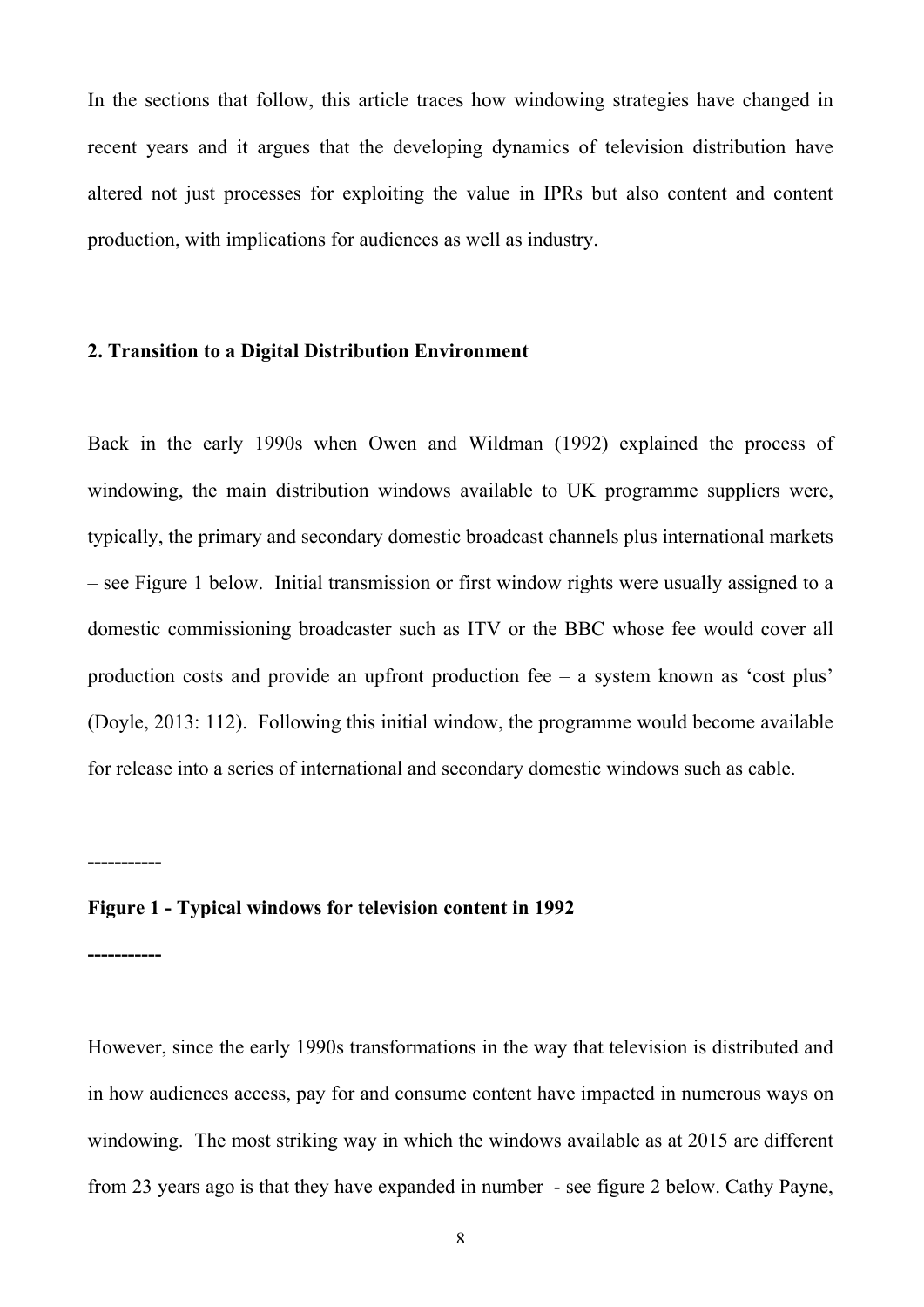CEO of television distribution business Endemol-Shine International summarises the process of expansion thus:

'The first big change was the advent of digital terrestrial television … So all of a sudden you had more outlets to sell to. But also you have the big broad outlets and lots of smaller [niche] outlets. [Another] big change was the ability to buy copies digitally and also to watch by renting digitally. The big change in recent times is the introduction of the over-the-top (OTT) platforms'

(Payne, Interview, London: March 2015)

#### **Figure 2 - Typical windows for television content in 2015**

**-----------**

**-----------**

The testimony of executives at leading London-based international production and distribution companies suggests that additional windows have been a source both of opportunity and challenge. Andy Zein, who oversees creativity, content and production at Warner Bros International Television, explains how new distribution windows bring valuable additional revenue to television producers:

'I don't think anyone would dispute more money is flowing into content creation than ever before and that is directly a result of new entrants [who] fall into two categories: new aggregators like Netflix doing the SVOD plays and new direct retail platforms such as iTunes or Sky Box Office. More money in the system, more people, more ways for consumers to invest in content - sometimes directly, sometimes via aggregators. So we feel very confident about being in the television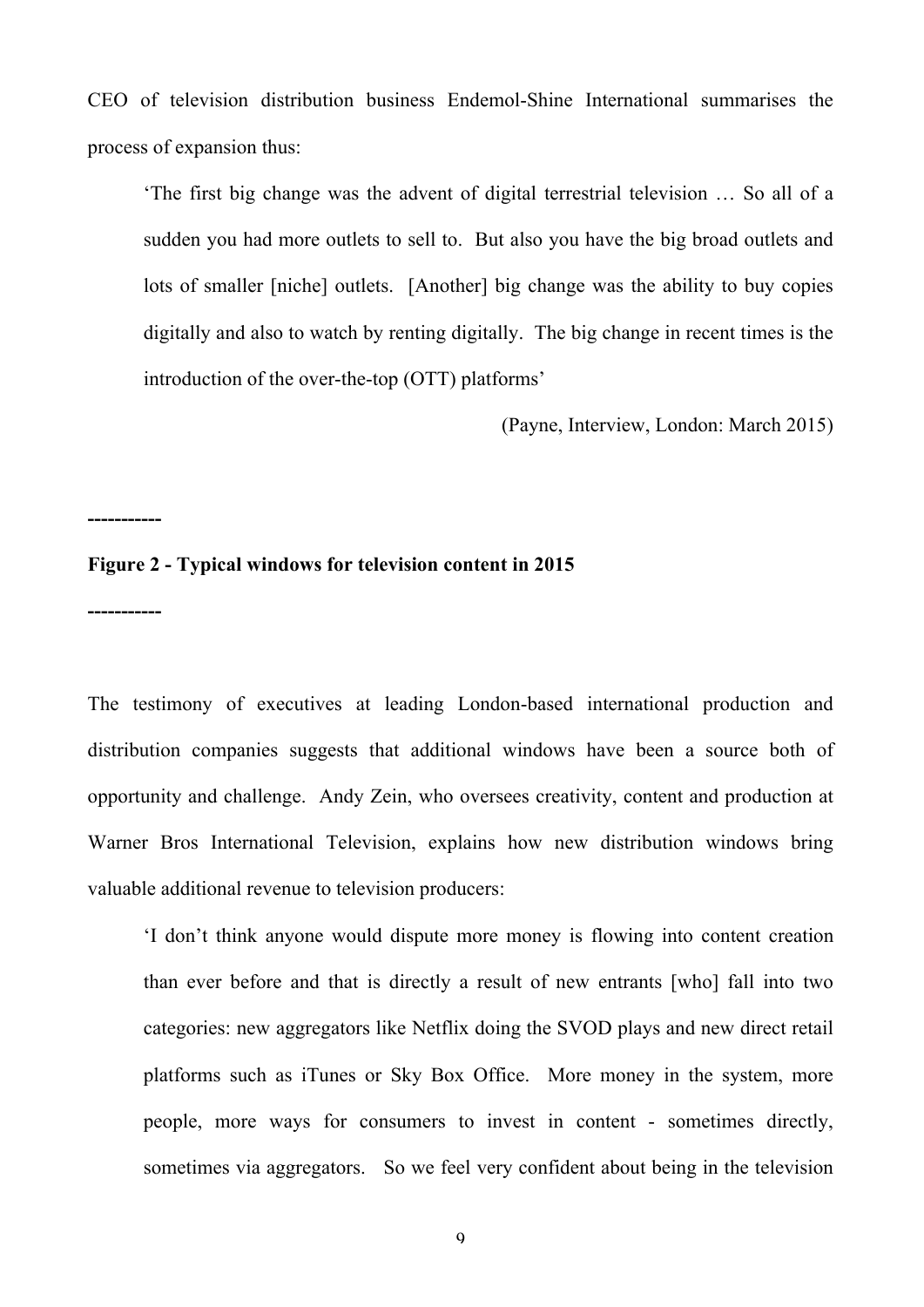production business because people need content and there is more value in it.'

(Zein, Interview, London: April 2015)

While new market entrants at the distribution stage are adding to investment in content, the growth of additional windows is, at the same time, serving to fragment audiences and this makes it more difficult for IPR owners to maximise exposure to their content properties. Thus some are more cautious about the impact of additional windows. Gary Woolf, an experienced windowing executive who has worked at BBC Worldwide, All3Media and most recently at Zodiak International, the distribution arm of one of the UK's foremost television production companies, explains:

'I think what is interesting is that these opportunities tend to start off as a sort of a nice bit of additional revenue and over time you get to a world where rather than it being 'and' it is 'or'. That is the challenge that everyone faces. If you look at the TV landscape in general over the last 5-10 years it has just become more fragmented. The number of pay-TV and free-to-air channels you have and having additional SVOD services just complicates that further. And it is harder to launch a new [programme] brand now than perhaps it was 5 or 10 years ago… It is not that the programmes aren't as popular but actually getting viewers into one group is getting more and more like herding cats.'

(Woolf, Interview, London: March 2015)

Cathy Payne of Endemol-Shine concurs with this view that additional windows do not necessarily equate to additional revenues. Indeed, ongoing fragmentation of the media environment has meant that organizing a release sequence which achieves exposure to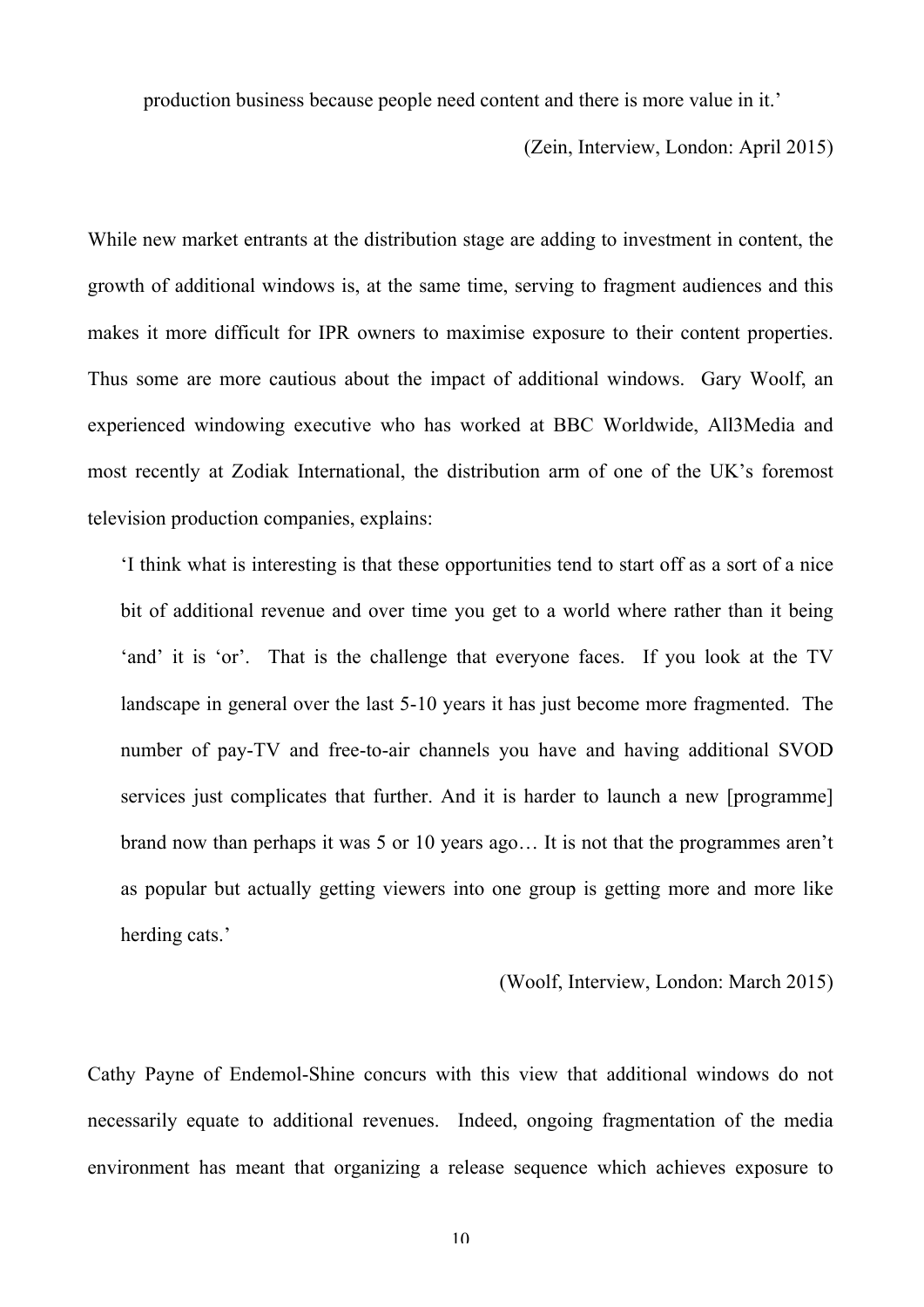sizeable segments of the population is more difficult to accomplish now than in the past:

'Never before has there been so many places to sell to but obviously it is one pie that is being split in many different directions. We get lots of actors and writers saying "Well, now you have got Netflix which is an OTT you should be paying more". We are going "No, because that revenue is also taking away from other streams and it is not all incremental"'

(Payne, Interview, London: March 2015)

Digital technology has not only added new windows for television content but also it has transformed the nature of the windows through which content can be supplied to viewers. One force for change has been increased risk of piracy caused by the ease with which digital files containing content can be copied and circulated across the internet. The difficulty of maintaining control over unauthorised remediation of content across and between windows has prompted many TV rights owners to shorten delays between releases to different segments of the market (August, Dao and Shin, 2015). In the small handful of cases where content is perceived as being at very high risk of widespread piracy (e.g. the *Game of Thrones* series), some content suppliers have moved to a day-and-date approach in which material is released simultaneously across differing outlets and platforms worldwide. In the words of Amanda Baird, Business Manager at BBC Worldwide:

'Speed to market is the answer to that. The quicker that you can get your content out, the less the risk of piracy'

(Baird, Interview, London: March 2015)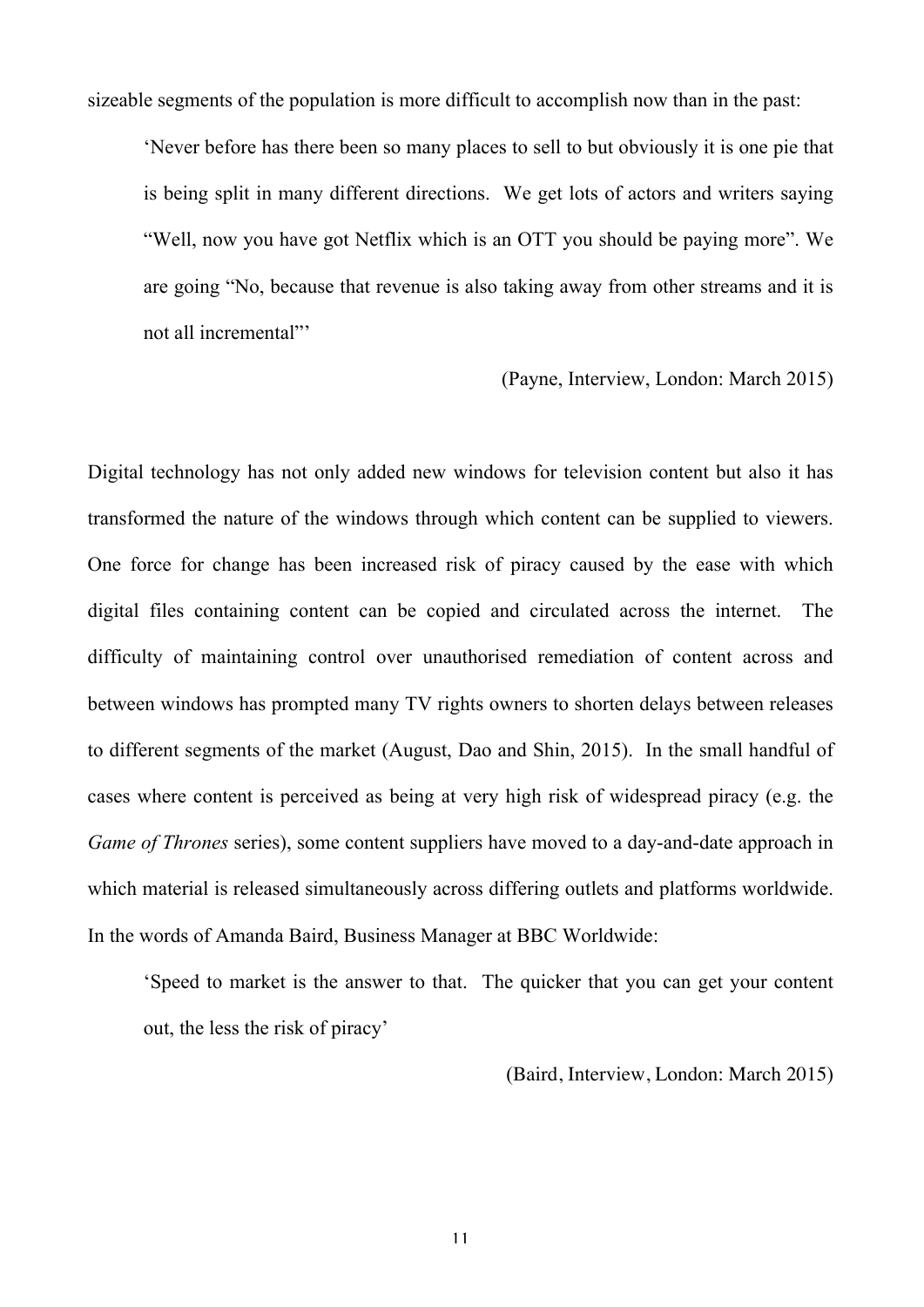The addition of online platforms has introduced a number of new VOD services that offer extended access to content and that occupy a multi-territory footprint. This has made windowing more complicated. Whereas, in a pre-internet era, partitioning audiences into discrete segments and controlling the release of content across the available windows was relatively straightforward now, thanks to OTT services, some windows for distribution involve multi-territory footprints and many provide extended temporal access. As windows become more porous and overlapping, rights owners are confronted with the problem that shepherding content through a series of neatly delineated release windows is no longer feasible. So although in principle a strategy of weighing up the value of differing windows and organising the release sequence accordingly in such a way as maximises returns makes great sense, in practice the growing prevalence of online windows has made this increasingly complex, as Saul Venit, Chief Operating Officer of Lookout Point, a leading UK independent production and distribution company, concedes:

'The number of windows that you can exploit in different ways has expanded so enormously... a lot of people are really struggling with it, really struggling to understand what it all means and to kind of create business models that make sense.'

(Venit, Interview, London: March 2015)

## **3. The Rise of SVOD services**

A significant aspect of the transformation in distribution windows for television over recent years has been the growth of subscription video on demand (SVOD) services such as Netfix, Amazon Prime and in the US, Hulu. According to evidence gathered from UK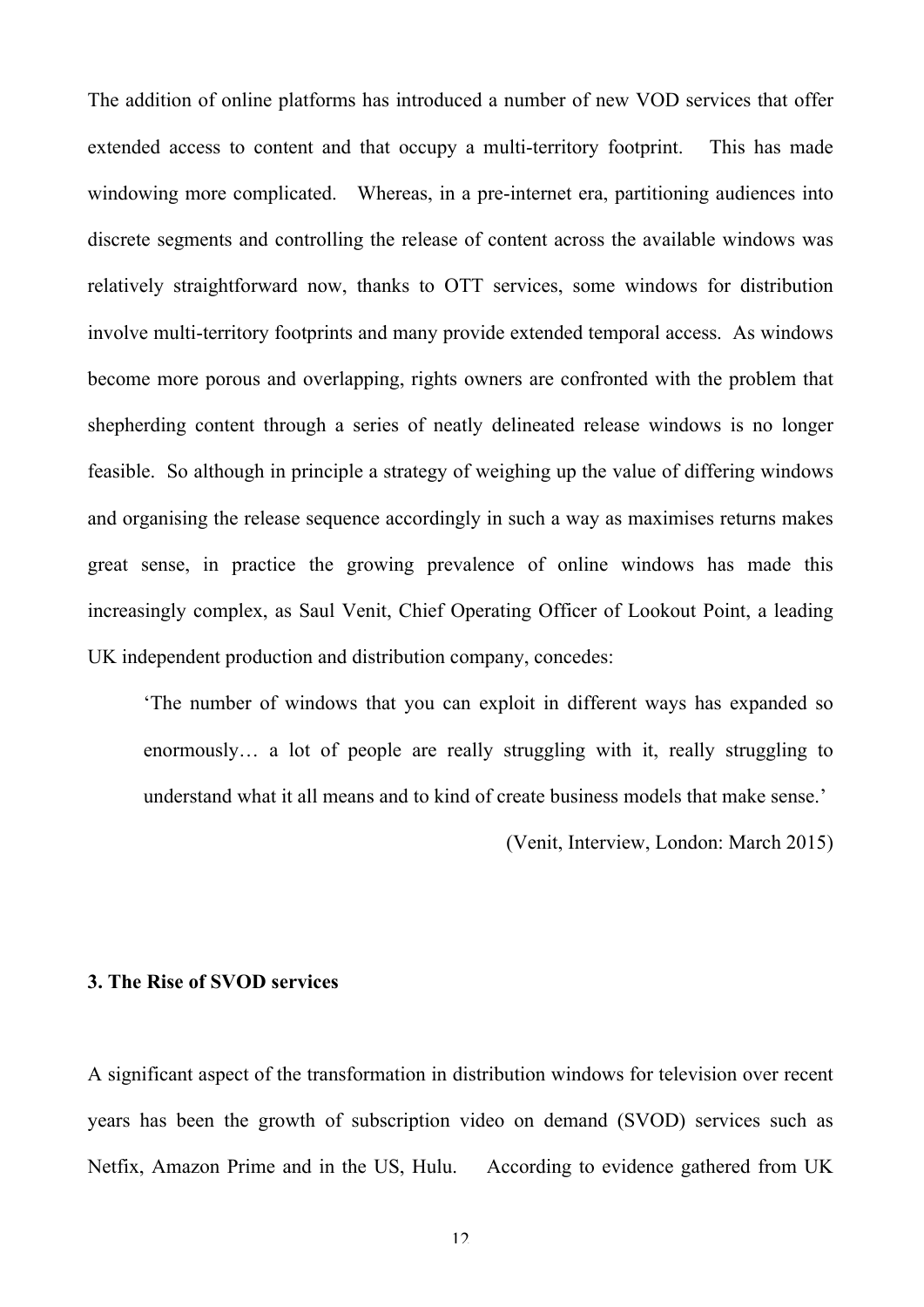content suppliers, growth in SVOD services has, in turn, had major implications for the sort of programming material that is now in demand. As Wayne Garvie, formerly MD of production company All3Media and now Chief Creative Officer, International Production at Sony Pictures International Television explains, new SVOD services 'need content that is absolutely top of the range' (Garvie, Interview, London: April 2015).

Amongst emergent SVOD services such as Netflix, the need to establish a distinctive market position has fuelled demand for what one television production executive referred to as 'big statement' programmes (Manners, Interview, London: March 2015). For example Amazon Prime invested alongside the BBC in creating a third season of the distinctive and critically acclaimed drama production *Ripper Street* in 2014 (Conlan, 2014). The resulting series had its first exclusive window on Amazon Prime Instant Video in Autumn 2014 before receiving a second window airing on BBC One television in Spring 2015. Saul Venit of Lookout Point, which made *Ripper Street* for Amazon Prime, summarizes how SVOD services have re-shaped investment in content thus:

'*Breaking Bad (*or *House of Cards)* made a statement just because of the scale and the budget and the enormity of it. It is obviously very good but it also made a statement for Netflix. In our experience of talking to [SVOD services]… they are all looking to do something that makes them stand out and look a bit different in a way that is very different from a domestic broadcaster.'

(Venit, Interview, London: March 2015)

The emergence of SVOD services for whom investment in original content is integral to branding and market positioning strategies has created excellent opportunities for suppliers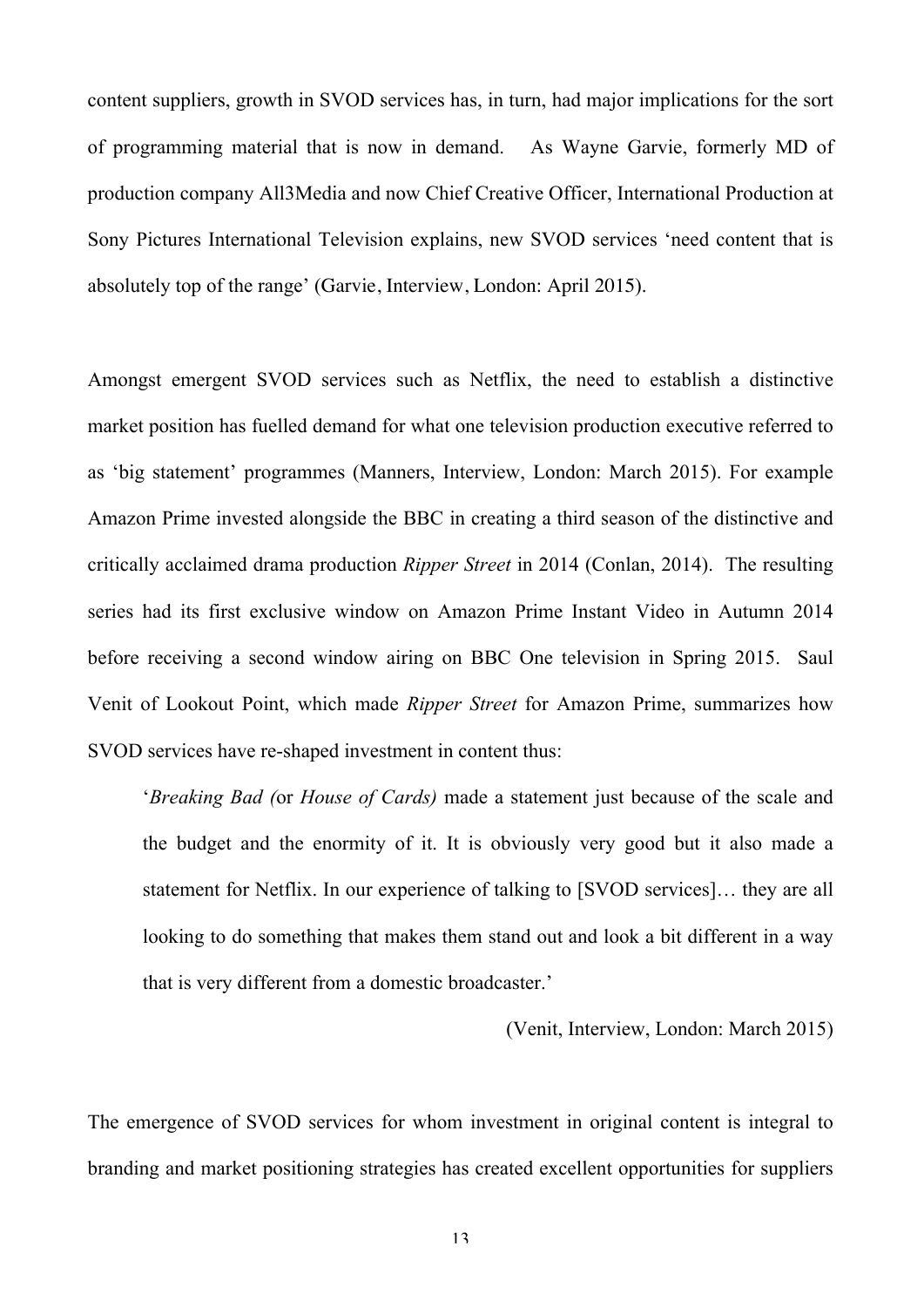of television that specialize in distinctive high end material. But how are windowing strategies affected by the growing presence of SVODs – as opposed to broadcasters - as primary commissioners of new content? As Ian Griffiths, Finance Director of ITV (which owns ITV Studios and several television production subsidiaries) put it: '[t]he challenge with the new platforms like Netflix... is they tend to want global rights, and that's really difficult' (Griffiths, Interview, London: May 2015). SVOD players have multi-territory footprints and they typically require exclusive ownership of content for an extended period. Do content suppliers benefit from gaining a commission for a new show from an SVOD service such as Netflix? Or do they find that, on account of the need to relinquish all or most rights to the SVOD, the loss of opportunity to exploit residual value in later release windows leaves them worse off?

Opinions amongst leading UK producers and distributors are mixed as to whether, from the point of view of maximising returns from content, growth of SVODs is beneficial or not. One possible explanation for mixed views is uncertainty. Many concede it is impossible to know how exactly growth in digital and online distribution windows will re-shape consumption behaviours over the long term and, in turn, shift prosperity and content purchasing power in favour of SVOD services. More immediately, whereas programme suppliers have always been faced with some uncertainty in estimating the potential value of differing territorial and segmental windows, such uncertainties are greatly exacerbated by the reluctance of SVOD services to share detailed data about their audiences. Lack of reliable and comparable data makes it difficult for rights owners to devise strategies for exploitation of their wares which are based on informed and rational analysis of the returns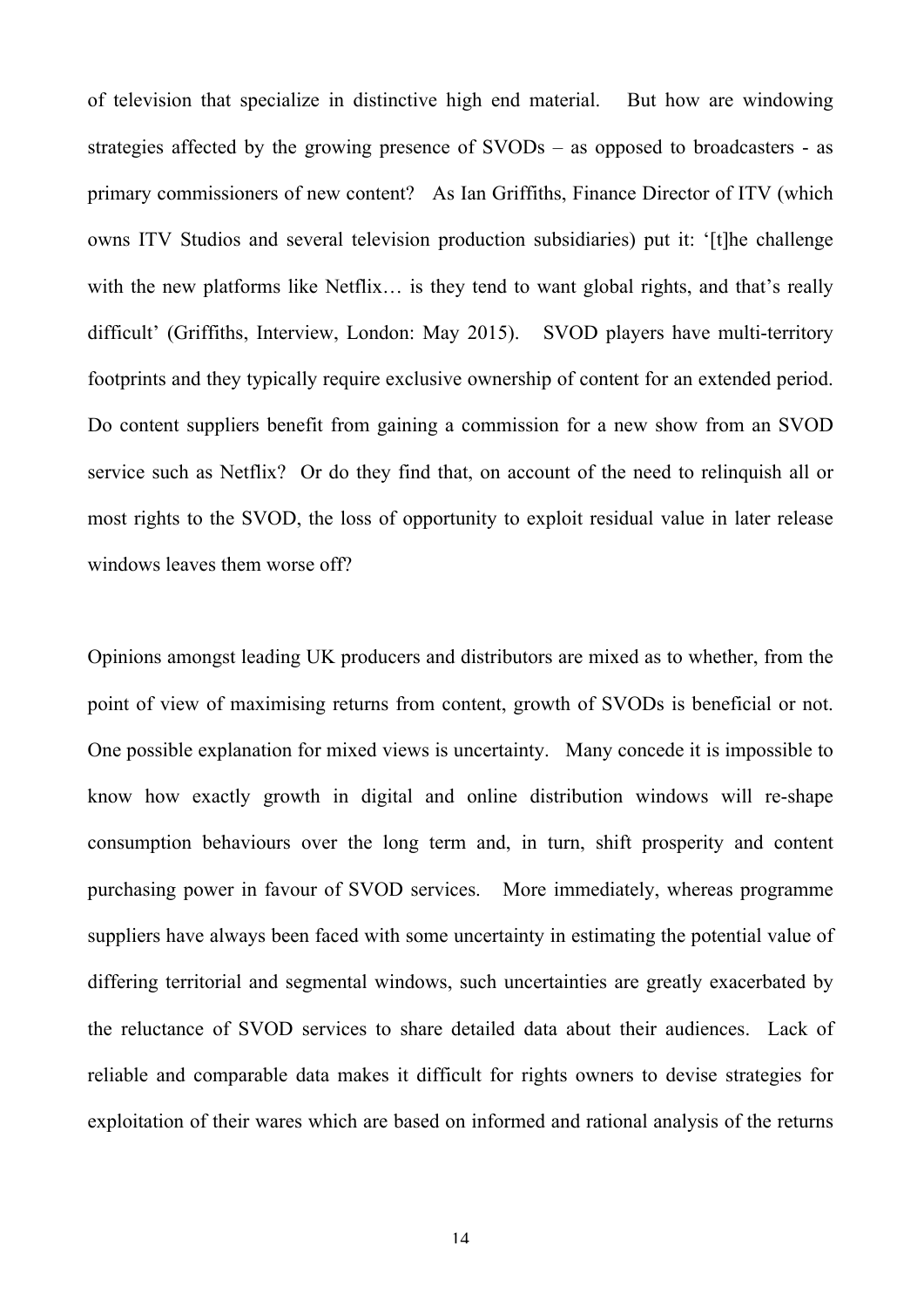that any one windowing strategy as opposed to another may yield. According to an experienced distribution executive:

'With a broadcaster we can negotiate using the same currency, if you like. We all know or we can all get our hands on how many people viewed a programme and what the programme before was, what the programme afterwards was [so we can analyse the show's ratings performance]… You just can't do that in the on-demand space firstly because it is not linear, so even if the data was available goodness knows what it would look like. But secondly because the native VOD players have decided to keep that data locked down.'

(Woolf, Interview, London: March 2015)

Many programme-makers are optimistic about the opportunities created by the rise of SVODs and their willingness to pay high fees in return for exclusive access to attractive content. Selling content this way may bring substantial financial returns, as Wayne Garvie of Sony Pictures Television explains:

'We have recently got the biggest drama commission in British television history which is a show called *The Crown*. It is going to be a very, very expensive show…Originally our intention was that we would make it for a British broadcaster and we would look for American co-production money - the traditional model... [But] then Netflix came in and said we want *all* rights so we will fund this and we will fund it at a level that is unimaginably high. Because clearly they see it strategically …The British monarchy is one of those brands it is quite easy to sell. They can market it. It will be top quality. For them it is worth the premium.'

(Garvie, Interview, London: April 2015)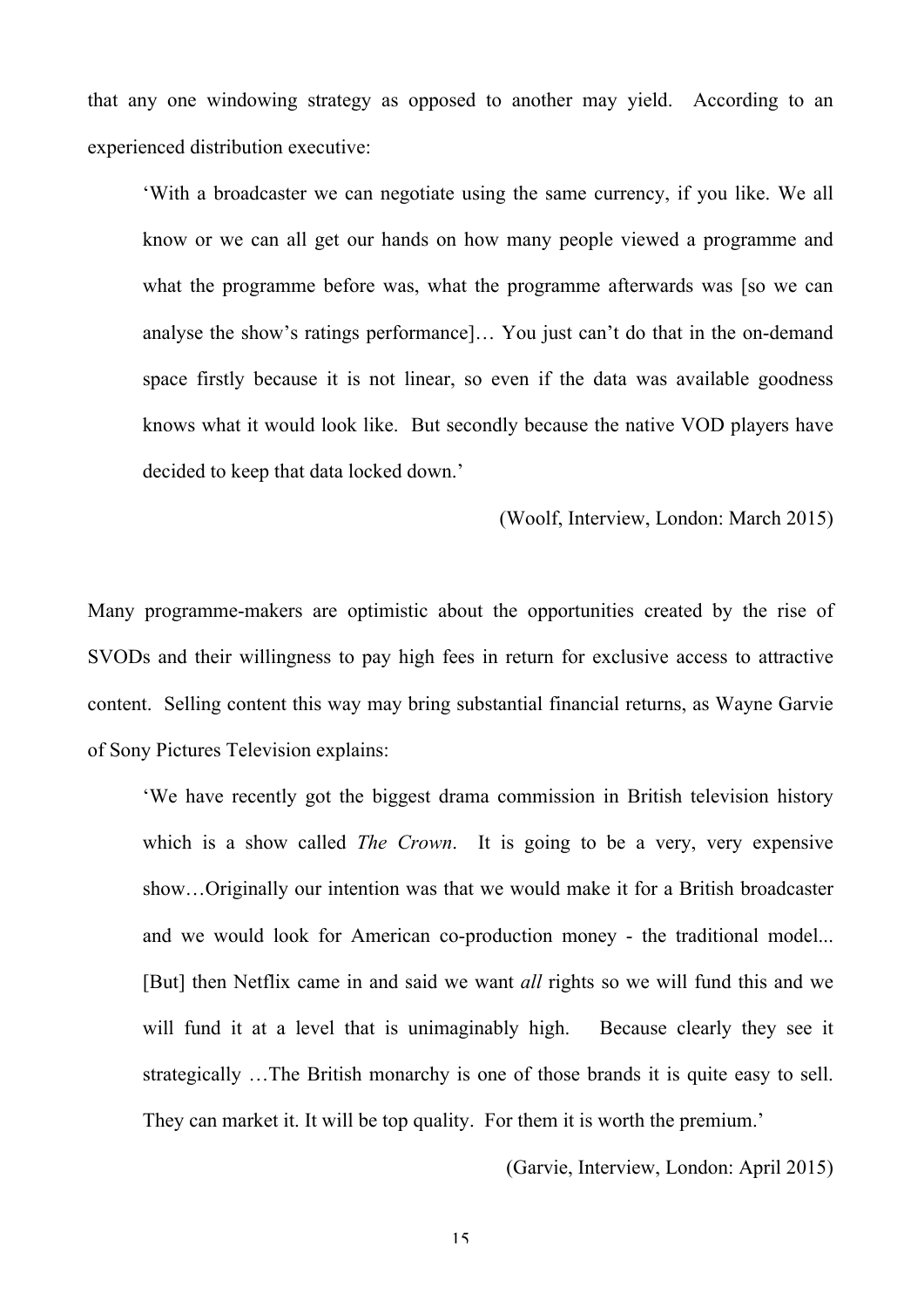It is notable that the freedom which SVOD services enjoy to pay high fees to producers in exchange for exclusive ownership of rights over a lengthy period of time – essentially adopting a 'cost plus' approach - does not extend to the UK's primary broadcasters. Since 2003, the terms of trade governing commissions to independent producers from the main UK broadcasters have been subject to oversight by UK communications regulator Ofcom and these require a 'deficit financing' (as opposed to a cost plus) approach in which ownership of all or most of the secondary rights will remain in the hands of the production company rather than being transferred to the commissioning broadcaster (Doyle and Paterson, 2008). These measures were introduced to protect the commercial interests of independent producers. Back in the early 2000s, UK producers fought a vigorous and a successful campaign to bring to an end the cost plus approach to programme financing  $-$  i.e. where commissioning broadcasters pay a high fee but retain most rights – because it was recognized that this arrangement impeded producers from developing sustainable commercial businesses based on exploitation of their own rights (ibid). Yet a return to the cost plus approach appears to be what is on offer from SVOD services. How can this be a welcome prospect?

If the fee that a buyer will pay for first window rights is 'unimaginably high' then, albeit that it may entail granting global exclusivity over a lengthy period to one outlet, this approach could yield a higher return than the strategy of selling that same content across a protracted series of windows. Even if it is unclear that the fee on offer from an SVOD exceeds the likely aggregate proceeds from an alternative windowing strategy, a producer might be tempted by a high fee that is guaranteed and immediate. A senior production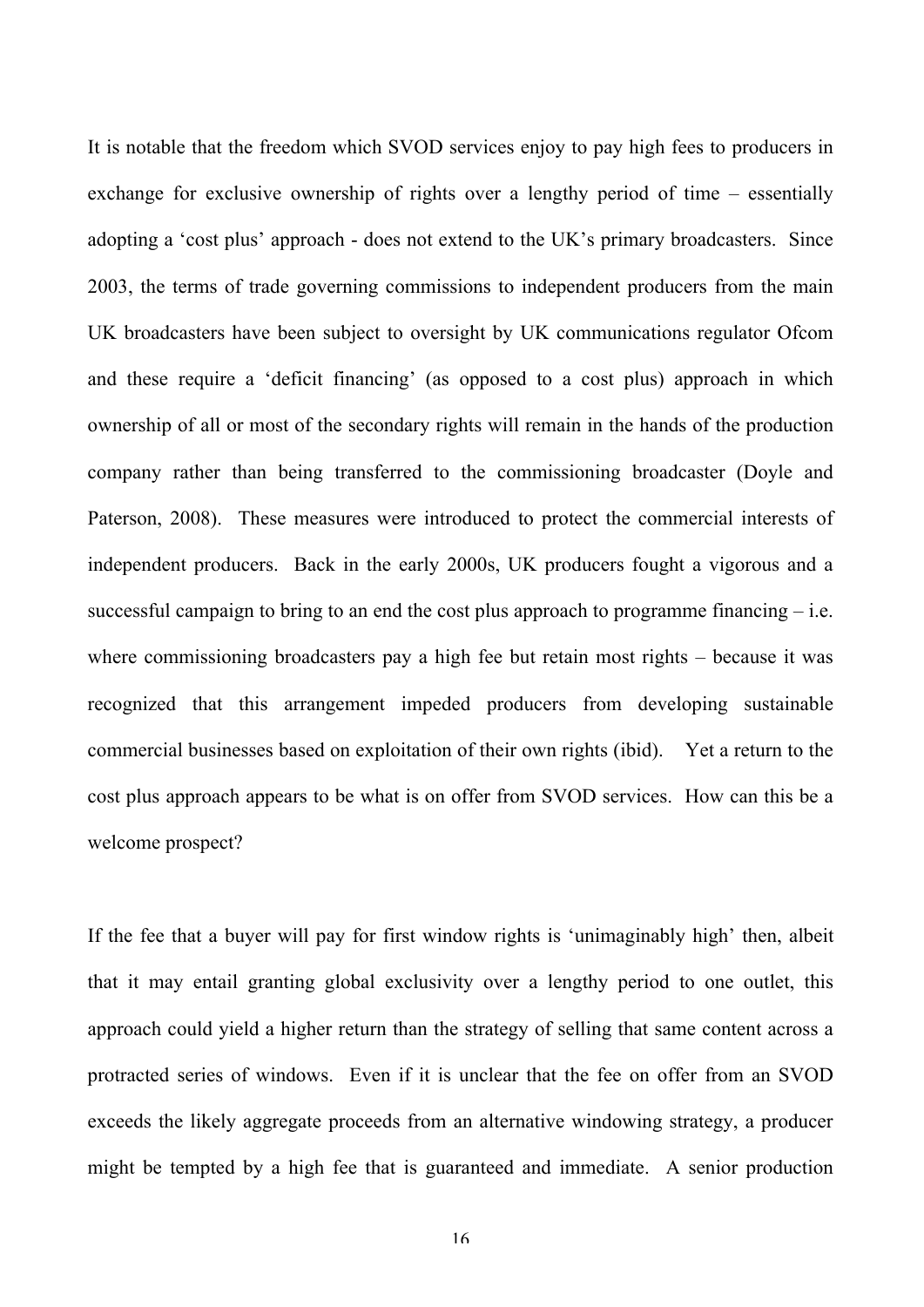Executive at KEO Films weighs up the relative merits of accepting a commission from an SVOD service thus:

'[With Netflix] you know they are going to want worldwide rights probably for a significant amount of time if not forever. And whilst we are lucky enough not to have that model with the UK broadcasters, we are prepared to accept it on some other platforms. The *quid pro quo* is that [SVODs] tend to pay the full cost of production plus a decent margin. So you know that you're going to be making money off the original commission.'

(Manners, Interview, London: March 2015)

Some producers are more skeptical about how a return to the cost plus approach might affect their businesses. A related concern is the emergent trend towards demand for multiterritory rights both from SVOD services and broadcasters who operate in multiple territories. Some are critical about how this may impede producers from fully exploiting their content assets in international markets. According to Andy Zein at Warner Bros International Television:

'In the past distribution and rights businesses were built on rights to a territory and particular segments of rights for that territory and particular windows… Now the Netflix's are going "Right let's just scrap the territory model"…Multi-territory global buyers are completely changing the landscape … It reduces potential revenues. It makes it a lot more difficult because a buyer will now say "Well, you are making it for me in country X but I want to use this in countries Y and Z." You will find some way of making them pay something for that but very rarely will it be what you would have got if you had taken it to them directly after the event and it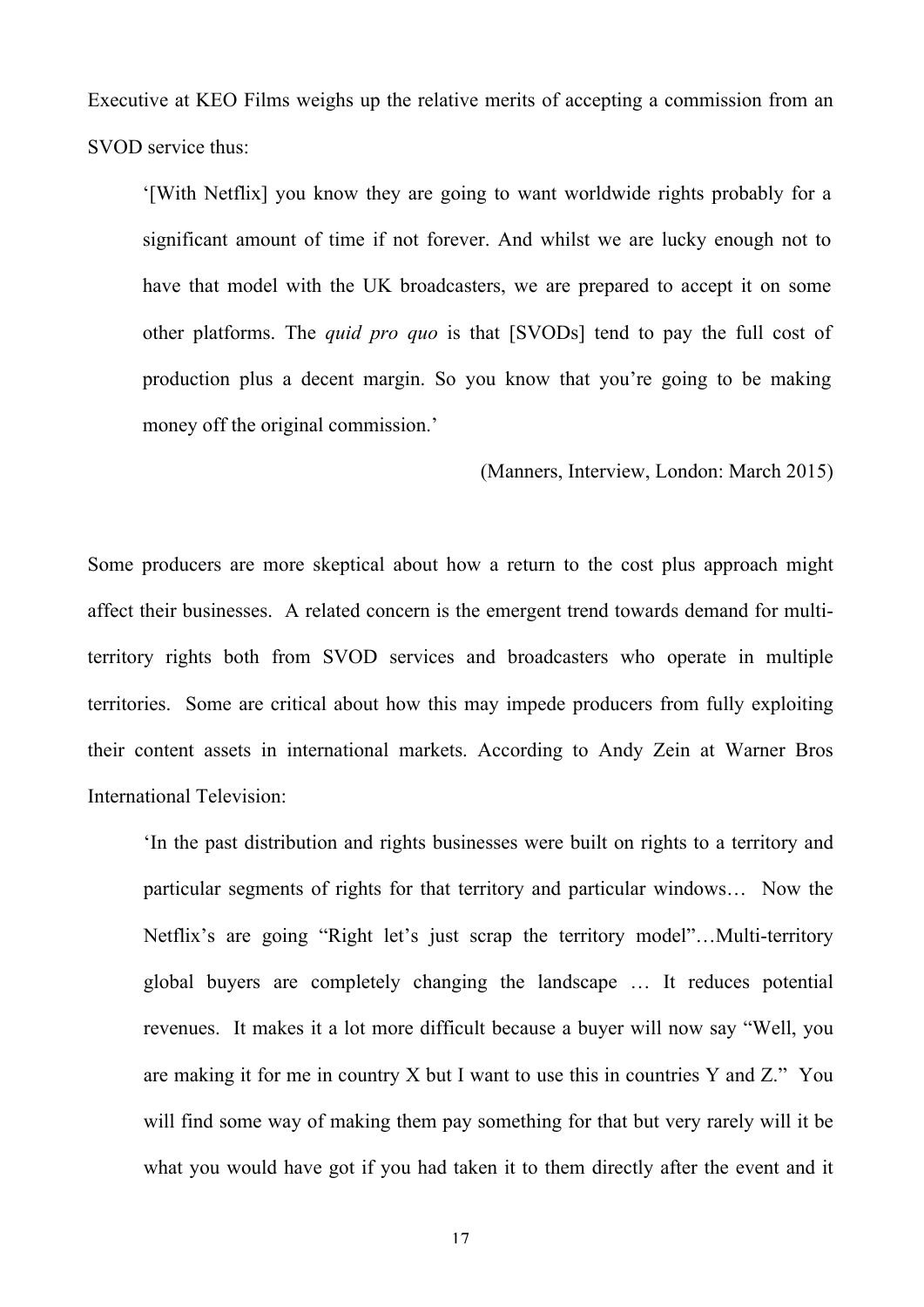will be certainly a lot less than what you would have got if you had been able to generate competition for the rights to the particular product created. So it is bad news.'

(Zein, Interview, London: April 2015)

The content strategies of SVOD services pose potential threats not only to producers but also to competing broadcasters and audiences. For SVODs that are establishing their reputations and building subscriber levels, there is a clear and compelling rationale for investing heavily in selected 'big statement' programmes. But for commercial broadcasters supported by advertising, strategic investment in expensive forms of content is less feasible. This asymmetry has implications for segments of the audience who do not wish to or cannot afford to subscribe to SVOD services. As Ian Griffiths of ITV explains:

'The down side of …SVODs is that it is getting harder for old fashioned heritage business models like ours, which is based on audience and advertising, to continue to make that same level of investment in that type of content. We can't afford to pay the price that Netflix will pay for content... Our model is very simple – we get  $X$ number of viewers. We know that with around X million viewers, we will sell this much advertising. Therefore we can afford to pay a certain amount of money [for content]. Whereas for [SVODs] it is about *marketing*… So from a viewer point of view, I am not necessarily sure that is a good thing.'

(Interview, London: May 2015)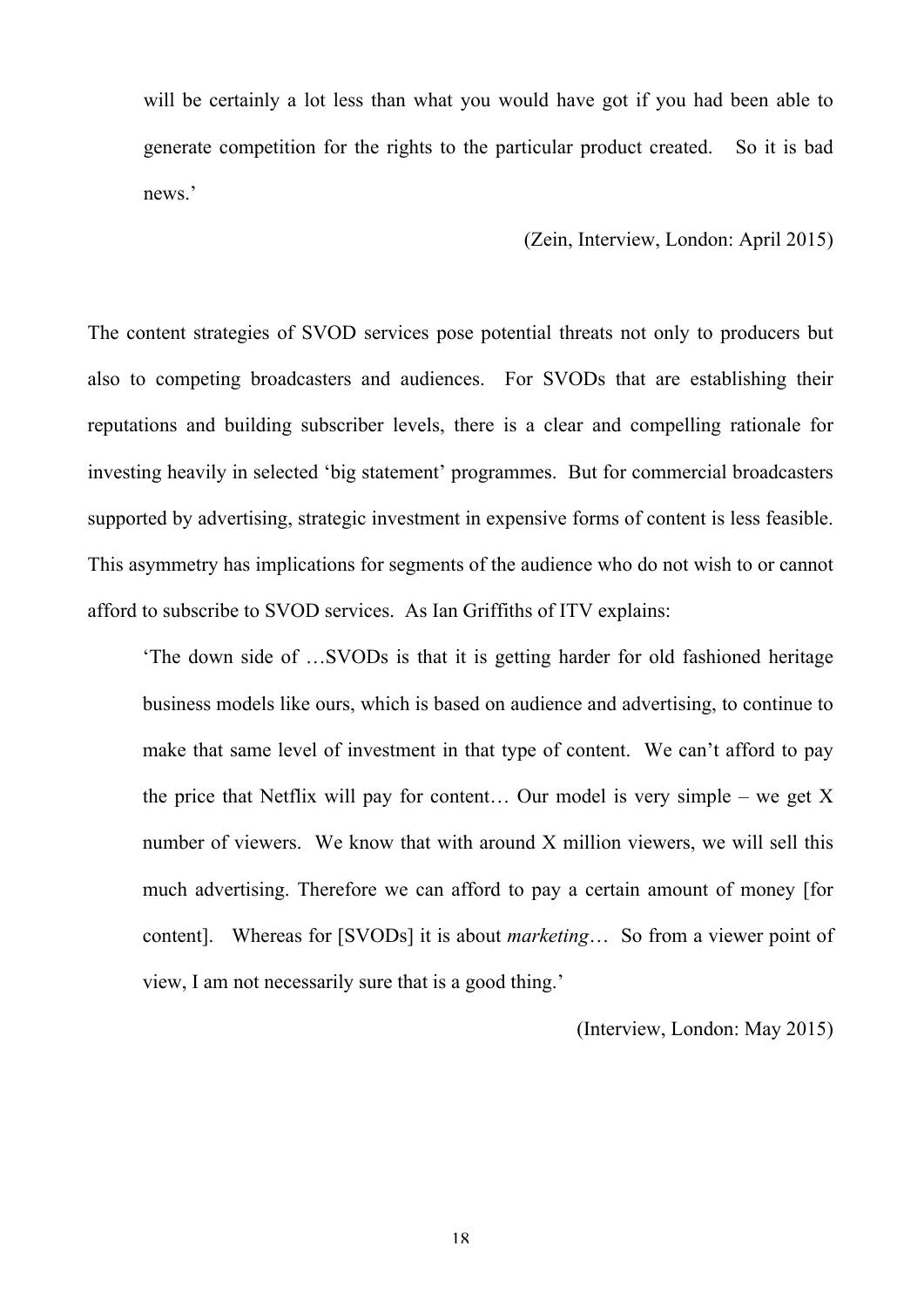#### **4. Windowing, Production Financing and Content**

Strategic investment in competitive market positioning by rival subscriber services has significantly boosted demand for one particular category of content: high-end drama. The impetus for SVODs to build recognition through investment in 'big statement' drama content has encouraged a retaliatory response from incumbent pay-TV services who can afford it such as, in the UK, BSkyB. According to Saul Venit:

'There has been a knock-on effect to other services so it's not just the SVOD services who are now looking for [high end drama]…There is a *House of Cards* effect across the industry. When you look at just the scale of the investment Netflix made – and other networks that are competing for space, like Sky, feel they need to match that with really big commissions like *Fortitude* in the same way.'

(Venit, Interview, London: March 2015)

Gary Woolf acknowledges that competition between rival subscription services has encouraged 'a big push towards high concept box set dramas' (Woolf, Interview, London: March 2015). High end scripted drama is expensive to make. Estimated production costs of Netflix's *House of Cards* were \$50m per 13-part series for the first two seasons or \$3.8m per episode and, in a comparable league, Sky's 12-part *Fortitude* series which had its first domestic window on Sky Atlantic in 2015 cost some £25m (Plunkett, 2014) or \$3.2m per episode to produce. Production costs for HBO's *Game of Thrones* have been running at \$6 million per episode. Such unprecedentedly high production budgets for TV production are comparable to those for independently made feature films and, as with films, international distribution windows now form a critical component of strategies for recoupment.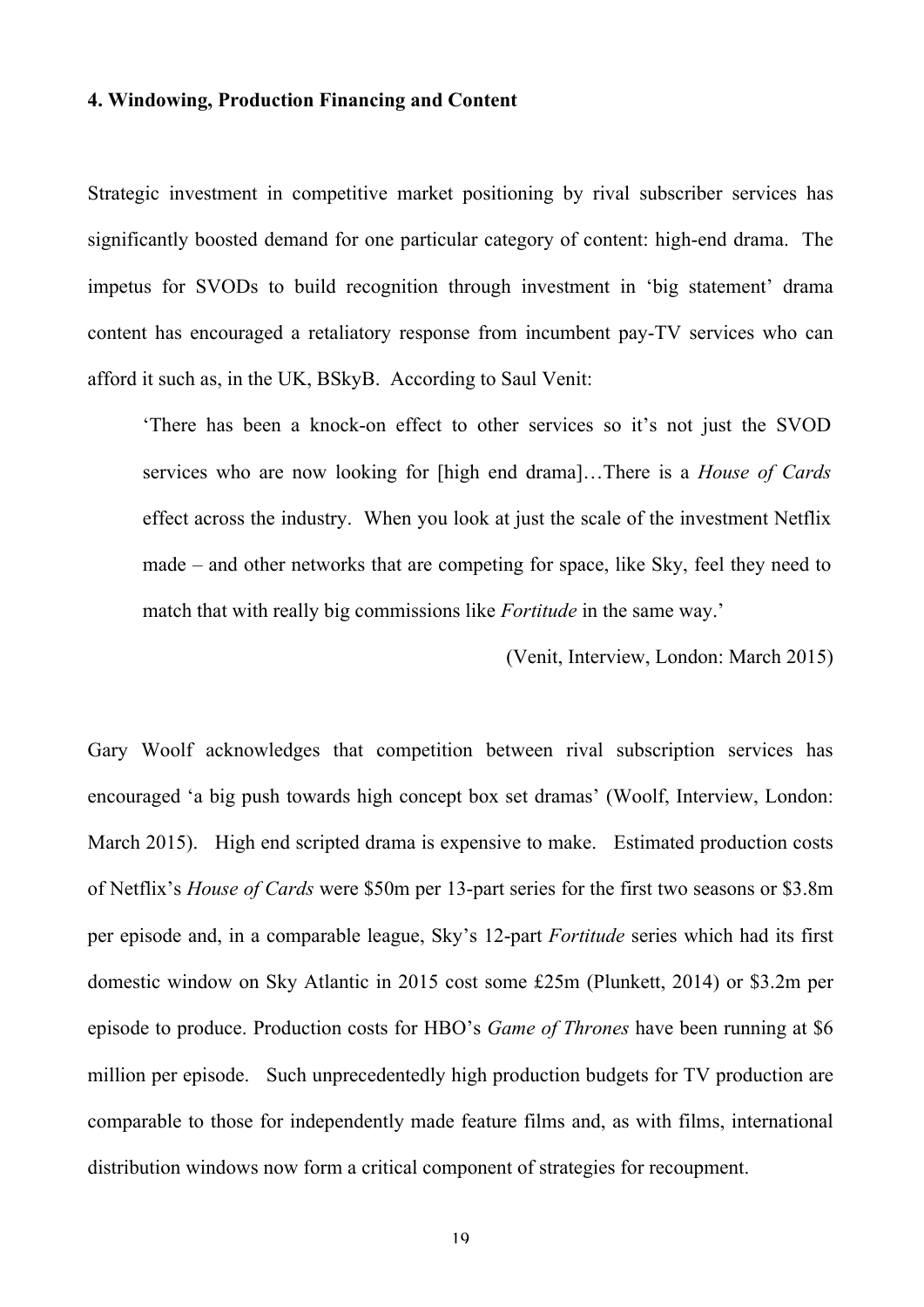While co-production of television content is nothing new (Hilmes, 2014; Steemers, 2004), the fact that high end drama is now a key site in competition for television subscribers has, according to interviewees, greatly increased producers' reliance on international sources of finance. Woolf describes the position of co-production finance as follows:

'Before it was a nice little bit of additional revenue; it was a good thing to have but frankly if you didn't have it, it wasn't going to be a crisis…But [now] co-production is increasingly integral, certainly on big budget drama pieces.'

(Woolf, Interview, London: March 2015)

Examples of drama series that have sold well across international markets abound. For instance, the *Downton Abbey* drama series commissioned by UK broadcaster ITV is a Carnival Films (part of NBC Universal)/Masterpiece co-production and is distributed worldwide by NBC Universal International Distribution. Sky Atlantic's *Fortitude* drama series was pre-sold to a string of international broadcasters prior to production and this approach is now common-place for high end drama. According to Ian Griffiths:

'They [SVODS] have changed the economics of the market. They have created opportunities for IP owners to be more creative in how they make money and this is an area that over the next five years is going to evolve even further. It will be coproductions with international broadcasters and UK broadcasters to fund the cost of drama which is getting more expensive – that would be one way of doing it. It might be co-productions with a Netflix or an Amazon, which is another way of doing it.'

(Griffiths, Interview, London: May 2015)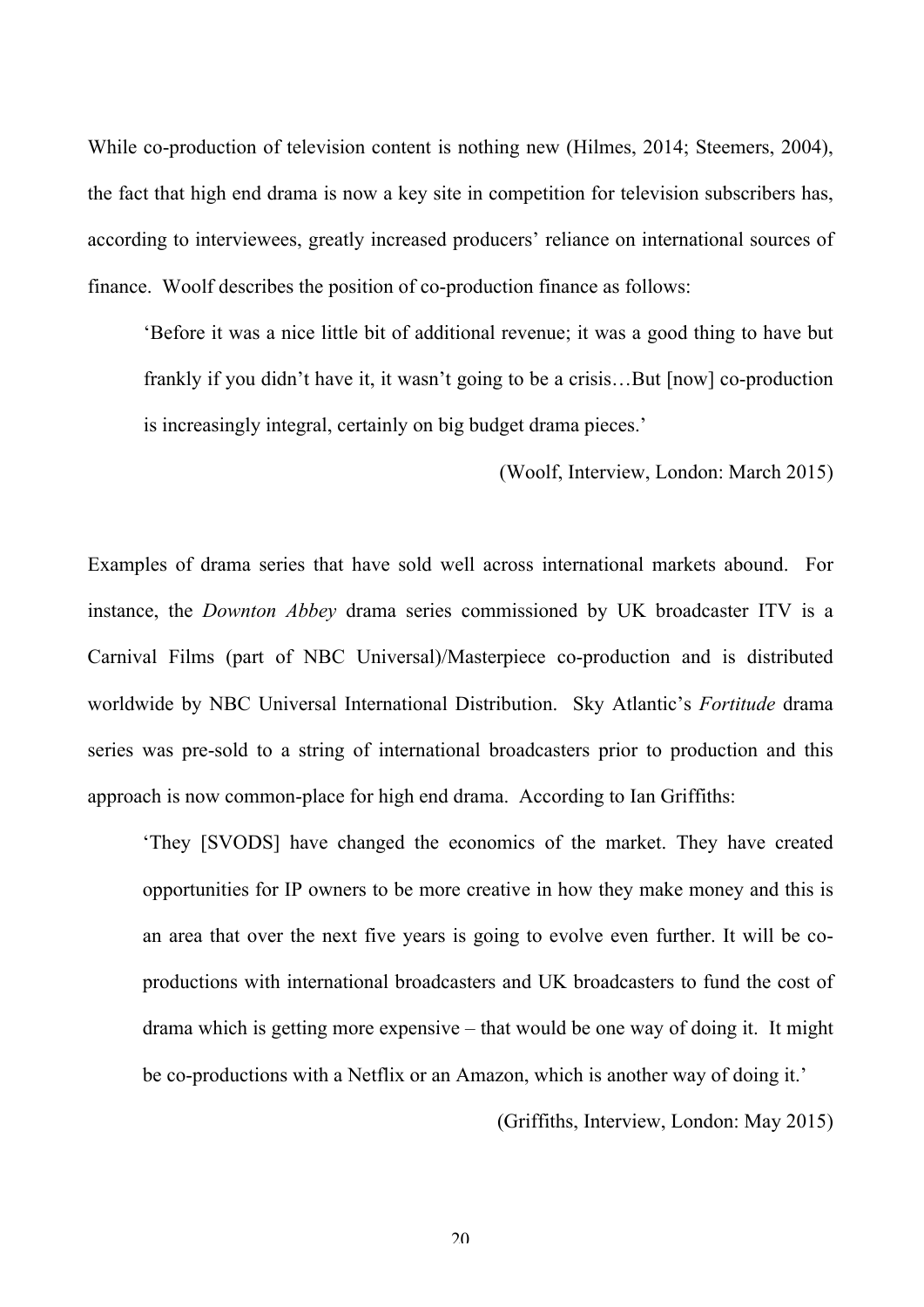Increased reliance on international sources of finance is reflected not only in prioritization of overseas distribution windows but also in the targeting and harnessing by television production companies of any tax breaks offered by countries or regions for carrying out production activity locally. For example, in order to finance production of a new high end period drama series *War & Peace* which was commissioned by the BBC, Lookout Point drew on advances for international distribution not only from BBC Worldwide but also from a second international backer - the Weinstein Company – and it located the production in Lithuania in order to avail of recently introduced local tax credits. Saul Venit explains that the fees available from commissioning broadcasters are generally 'nowhere near enough' to cost of producing expensive drama series, so:

'firstly you shop around to try and find the right balance between location and kind of tax incentive that is going to enable you to achieve that …and secondly, you need a really big [international] backer … where there's a significant sort of distribution advance.'

(Venit, Interview, London: March 2015)

The fact that production financing and windowing strategies are centred around international markets is naturally reflected in production decisions and content, as acknowledged by Wayne Garvie at Sony Pictures Television:

'What has been happening recently, as there is much more increased pressure on budgets, is that [producers] are being forced to work much more closely with distribution to fund drama in a new and different way. For example the Sky show *Fortitude* [which has] an international cast. And you're looking for stories that are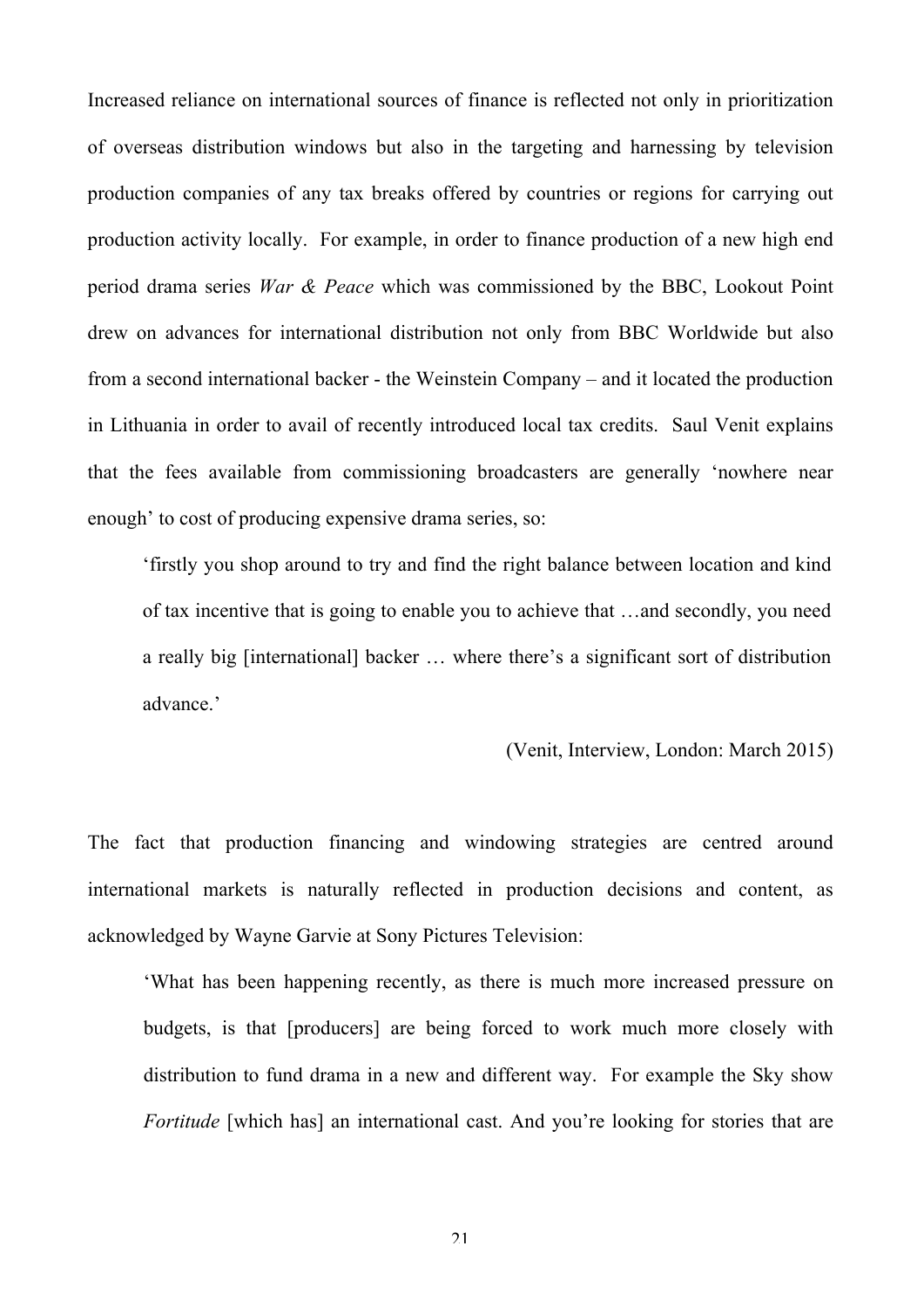not based in one particular place. People are beginning to think very differently about drama because everyone is after those international co-productions.'

(Garvie, Interview, London: April 2015)

Many expensive high-end dramas such as *Game of Thrones* are, in the words of one television executive, 'ensemble pieces' that include a number of stars who are wellrecognised and have appeal in differing part of the globe (Griffiths, Interview, London: May 2015). The prevalence of US actors in leading roles, for example in *Fortitude*, reflects the exceptionally high commercial value of this particular distribution window. As a leading distribution executive put it: 'having a [recognized] talent attached is going to make a significant difference to how much an international distributor can invest' (Woolf, Interview, London: March 2015). Thus, it is widely conceded by interviewees that, with drama as the crucial battleground in rivalry for television subscribers, the need for international appeal and international finance acts as an increasingly powerful force shaping and influencing creative decisions about which stories are selected for production, how narrative is scripted, casting and where production will be located.

## **5. Conclusions**

This article set out to examine how windowing – the process of managing the release sequence for content so as to maximise returns - is changing because of transformations in the way that television is distributed and consumed. A further question it addressed is to what extent, as windowing strategies change, are international partners playing a greater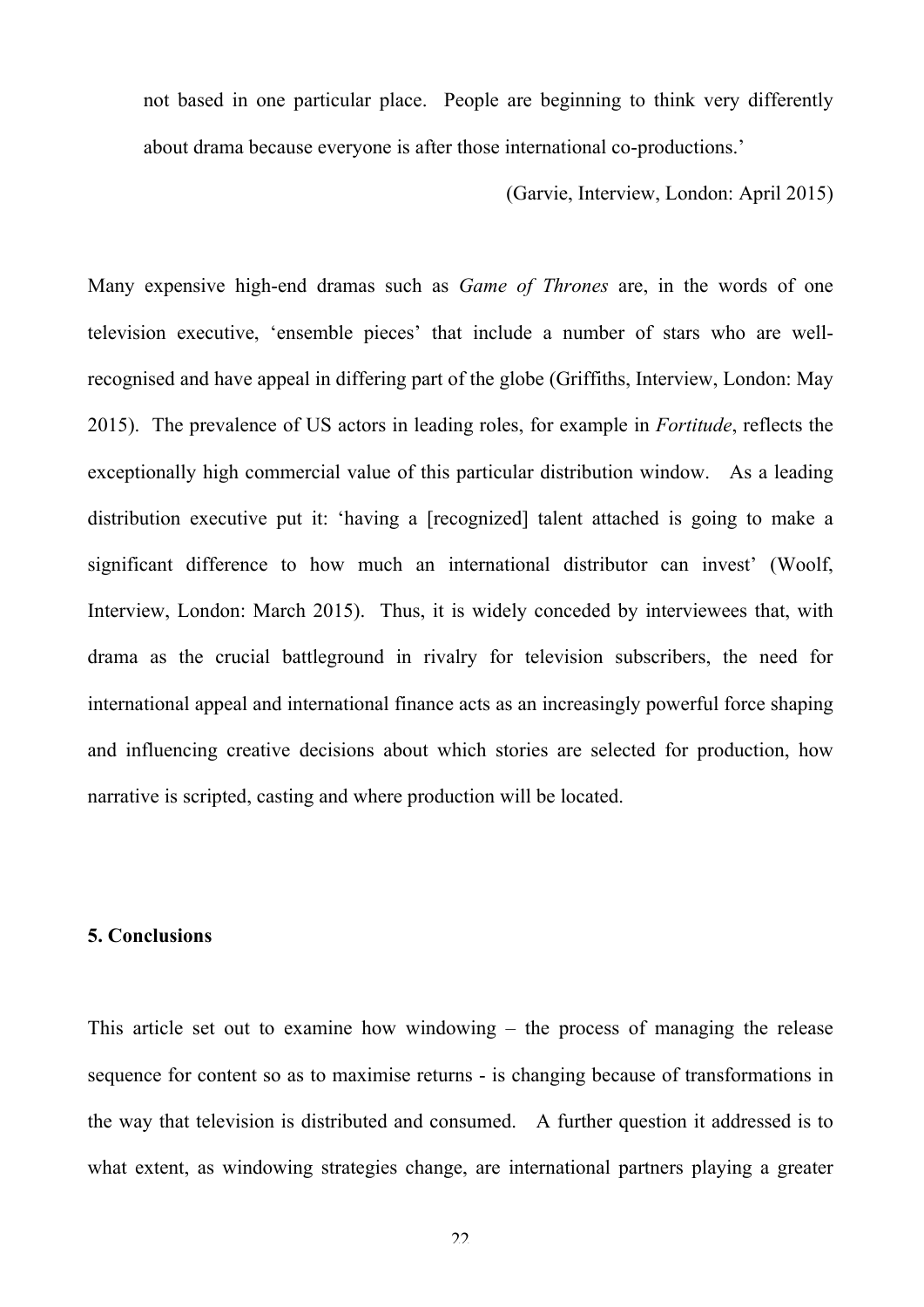role in financing television production? And, related to this, how are these developments shaping television content development and production decisions?

Findings show how recent technological advances have added extra windows and potential revenue streams but, at the same time, have contributed to processes of fragmentation which have made it increasingly difficult to capture large audiences and launch new programme brands in the digital era. It is perhaps no surprise that advancing technology has brought new windows to the fore while others recede in importance and, of itself, this evolutionary change does not undermine the principle underpinning traditional theories in this area, first elucidated by Owen and Wildman (1992), that in order to maximize returns from content it needs to be sold to differing audience windows in whatever pattern yields the greatest return. Indeed, the findings presented here which show that, by and large, fees are the key driver guiding decisions about the sequencing of releases by platform, territory, language and amount of usage generally back up Owen and Wildmans' suggestion (ibid: 1992: 30) that the timing of releases will be influenced by factors including the size and profitability of a window. Piracy is another factor that may affect timing and, while recent research on film distribution highlights how the threat of digital piracy has shortened release window periods (Ranaivoson et al, 2014: 4), the evidence of this study suggests that, for most television content suppliers, piracy is not perceived as a very serious risk albeit it does militate against allowing lengthy delays between distribution windows.

More significantly however, this article argues that the immanent and highly distinctive qualities of internet-based distribution are causing not just evolutionary change but also more fundamental disruption to windowing models. This is partly because the growing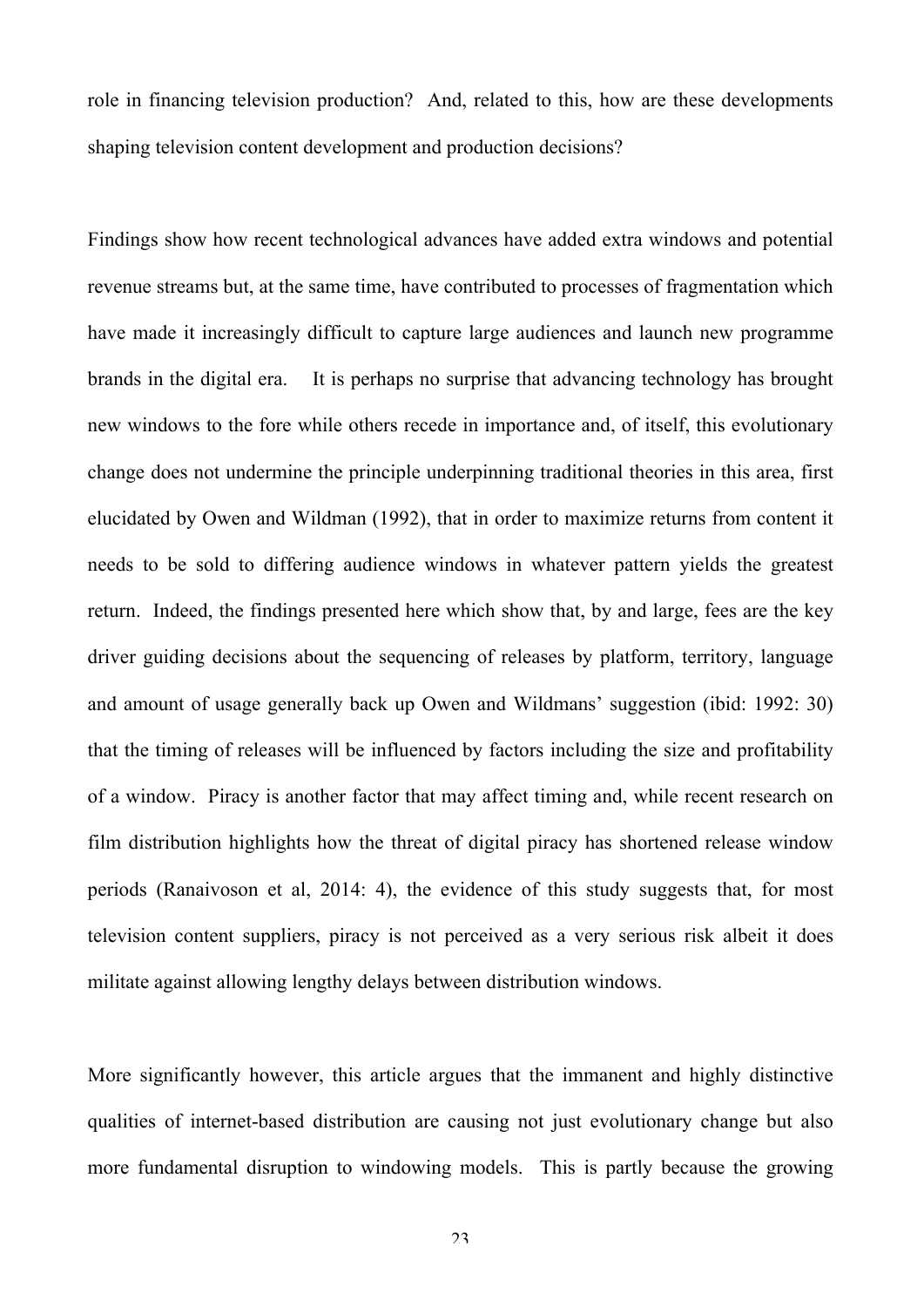presence in the windowing chain of digital VOD services who typically are unwilling to share audience and profit data has made it virtually impossible to base decisions about the release sequence on informed comparative estimates concerning audiences and per-viewer margins. But the main cause for disruption stems from the fact that the rise of internetbased VOD and other digital services whose footprints are diffuse and boundaries are porous and who offer extended temporal access to content has made it increasingly difficult for rights owners to partition audiences into neatly delineated territorial and time segments that remain separate from one another. The erosion of segmentational boundaries has meant that traditional templates guiding how best to arrange the sequencing of releases function less adequately. Thus, on account of digitization, the process of organizing the roll out of content into a pattern that builds audience demand, avoids overlaps and yields highest returns has become considerably more complex.

But even if windowing has become more complex, it is still highly relevant. Some earlier research has questioned whether it may become obsolete, not least as broadcasters shift their content strategies towards material that is 'Digital Video Recorder (DVR)-proof' (e.g live event programming such as sports) which tends to have only a short shelf life (Napoli, 2011). However, a further finding of this study is that the emergence of SVOD services who are keen to position themselves in the market through investment in 'the hottest new programmes' (Garraghan, 2015) has boosted demand, in particular for original high end drama. High quality drama often has appeal that extends across international markets and over time. Therefore, although optimizing the sequential roll out of content has become more challenging, changes in technology have certainly not eliminated the rationale for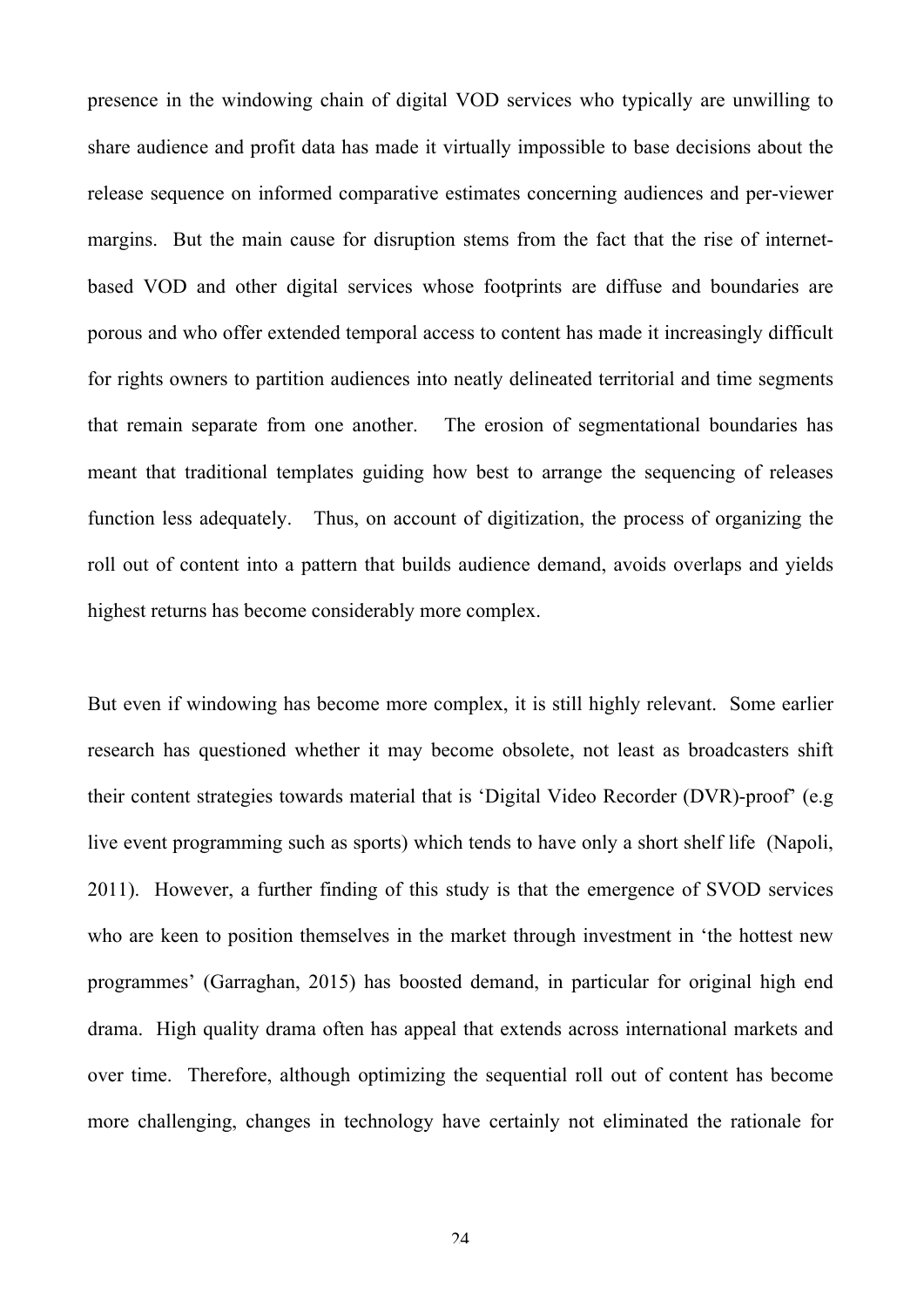seeking to plan and execute a windowing strategy aimed at maximizing the value that resides in television content.

Investment by SVOD services in drama has become a key battleground in competition between rival subscription TV services and, as this research has shown, this has necessitated greater reliance on international sources of financing. Stitching together international coproduction partnerships, achieving pre-sales to international distributors and finding international locations that offer generous tax incentives are now seen as essential priorities. The imperative of ensuring that content is imbued with international appeal has caused programme-makers to 'think very differently about drama' (Garvie, Interview, London: April 2015) and this is reflected in casting, scripting and other production decisions.

While the evidence reported here draws particularly on the experience of London-based companies, these research findings also reflect trends increasingly evident amongst television companies, for example in France, Scandinavia, across Europe and beyond of 'drama departments from different countries … pooling their budgets to create shows that are bigger than the sum of their parts' (Edwards, 2012: 18). The broader point – one that is of significance for television suppliers and audiences internationally – is that, spurred on by the rise of transnational distribution platforms for television, cross-border collaboration to produce drama with global appeal is very much on the increase.

Albeit that recent work in media and cultural theory has emphasized the effects of globalization on flows of content (Giddens, 2003; Kuipers, 2012; Thussu, 2007) and the increasingly open nature of culture, the fact that, politically, indigenous television content is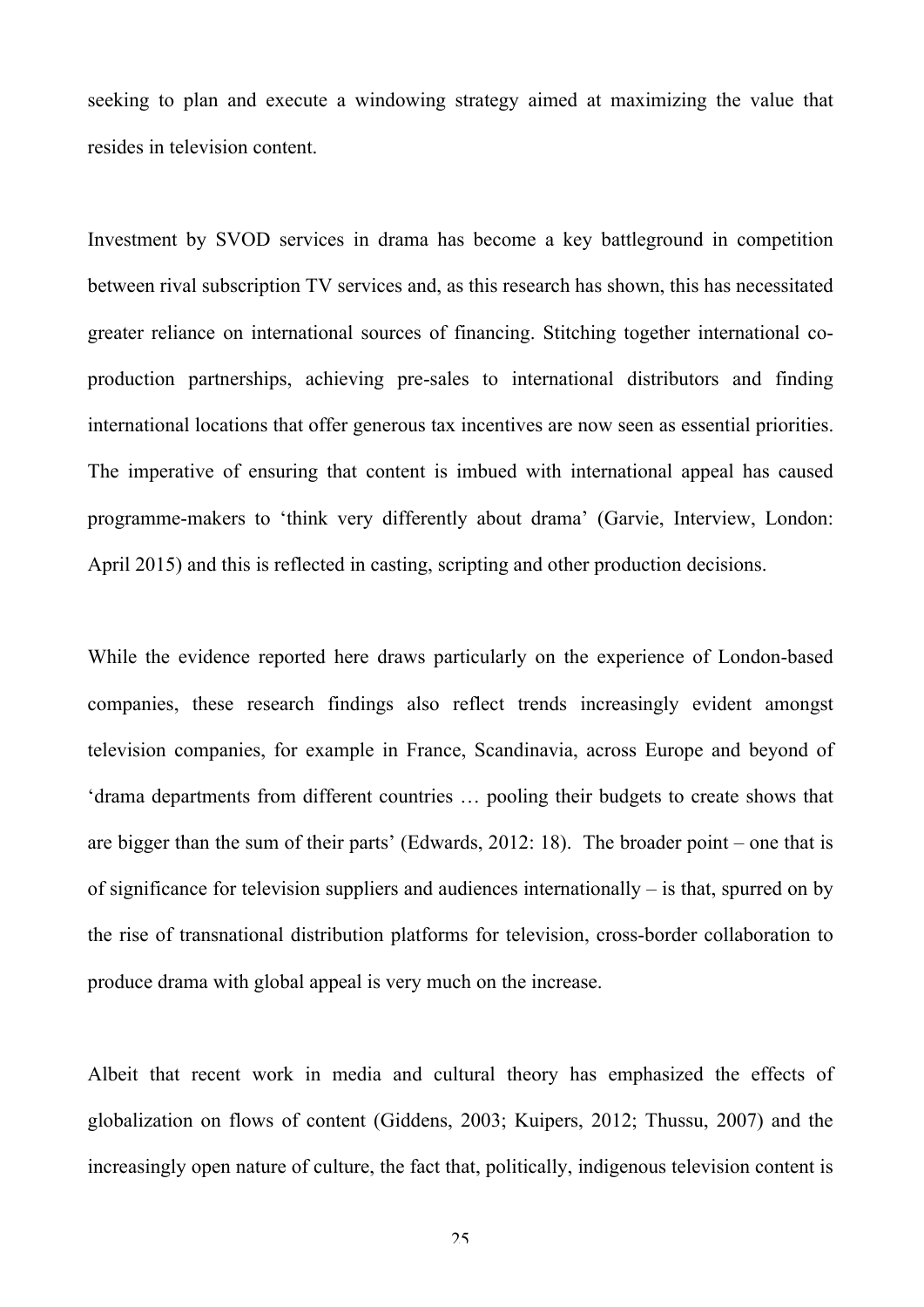still regarded as important to national culture (Hartley, 2004) suggests a need for further research to tease out the implications of the evidence presented here that creative decisionmaking is increasingly shaped by concerns about likely global appeal of new content.

Changing approaches to windowing reflect evolving audience behavior and a concomitant migration in economic power away from broadcasters in favour of emergent SVOD services. The gradual ebb of content purchasing power away from linear channels who 'can't afford to pay the price that Netflix will pay for content' (Griffiths, Interview, London: May 2015) has adverse implications not only for free-to-air commercial broadcasters but also for their audiences. However, from the perspective of suppliers of high end drama, growing demand from SVOD services for expensive programming represents something of a bonanza. And such demand is likely to continue because, in an ever-more cluttered and competitive digital environment, compelling or, as one interviewee put it, 'big statement' content that serves to differentiate one outlet from another has a major role to play in establishing and underpinning the distinctive brand and positioning of any television service, traditional or OTT (Garraghan, 2015).

It is widely acknowledged that new digital distribution windows and outlets are a source of opportunity for television content suppliers. However, the history of the UK independent television sector demonstrates how important ownership in and exploitation of IPRs are to the sustainability of content production businesses (Oliver and Ohlbaum, 2014, McVay, 2014). Some producers are justifiably concerned about how supplying content to SVODs may curtail opportunities to exploit residual value in content assets. According to the Saul Venit of Lookout Point: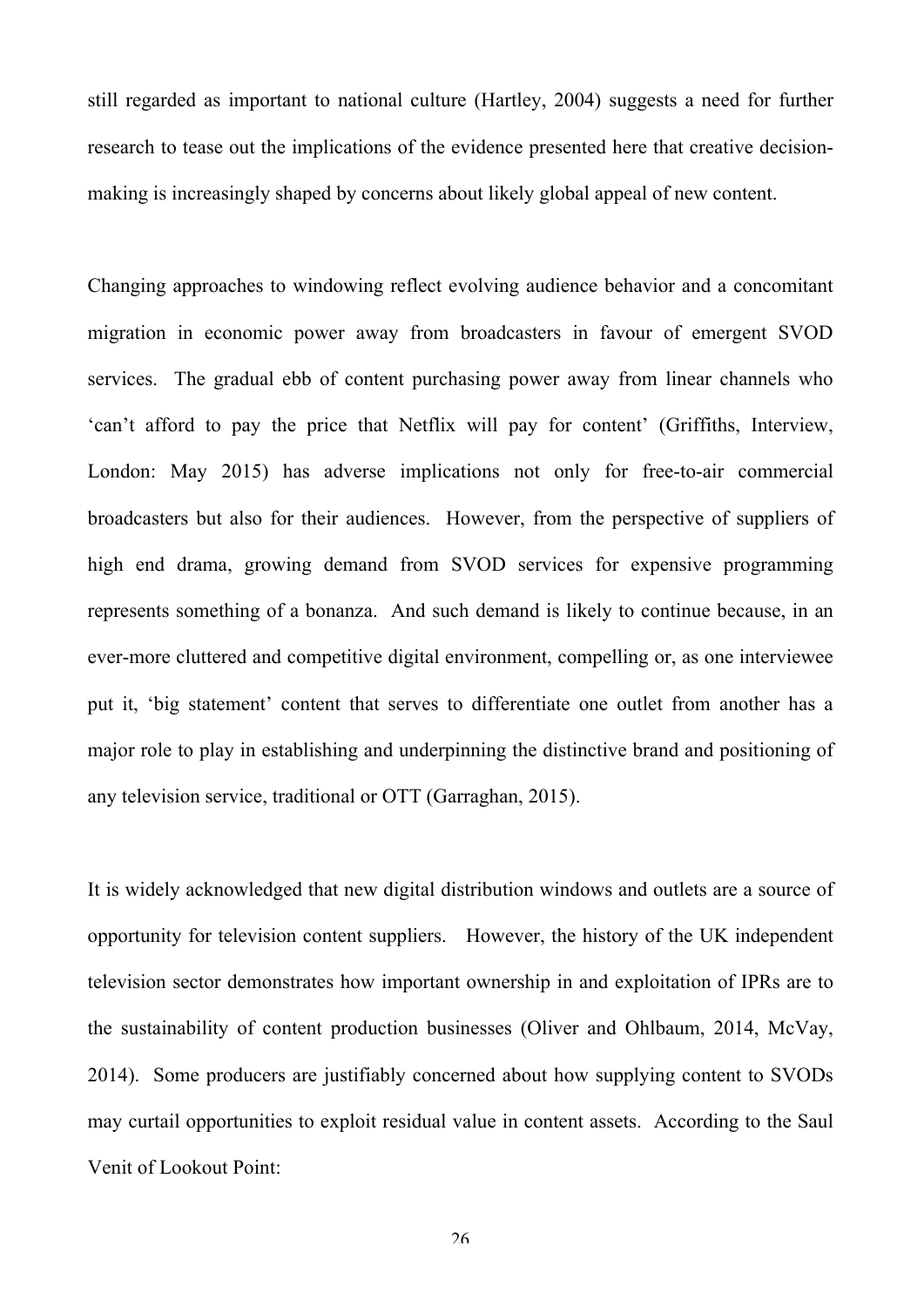This is the big question really at the moment in the industry  $-$  if you are creating programming for these big SVOD platforms, are you doing it in a way where those platforms end up owning the entire content? … Windows become a bit less important there when you are just dealing with one client who wants to own the world.'

#### (Venit, Interview, London: March 2015)

This paper would argue that, as SVOD services assume ever-greater prominence within windowing strategies, producers and policy-makers need to be wary about any incipient drift towards a cost plus approach which, as the lessons of history suggest, are likely to attenuate the economic viability of television content-makers over the longer term.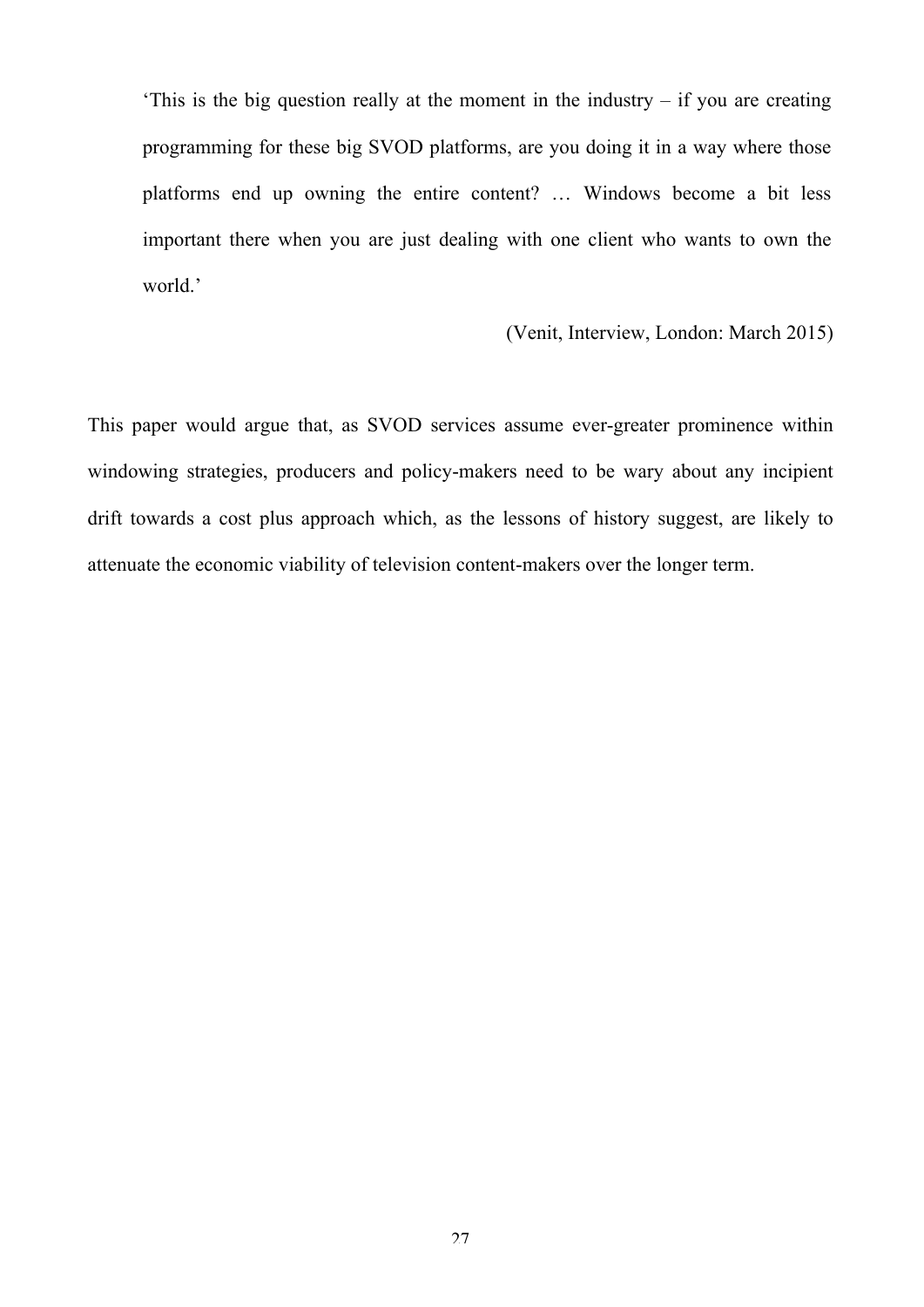#### **Acknowledgments:**

With grateful thanks to all interviewees who participated in this research. This article draws on a UK Arts and Humanities Research Council (AHRC) funded research project on 'Converging Technologies and Business Models' which forms part the CREATe (Centre for Copyright and New Business Models) research programme (AH/K000179/1).

#### **References:**

Anderson, Chris. 2006. *The long tail: why the future of business is selling less of more*, New York: Hyperion.

August, Terrence., Dao, Duy., and Shin, Hyoduk. 2015. Optimal Timing of Sequential Distribution: The Impact of Congestion Externalities and Day-and-Date Strategies, *Marketing Science*, 24 (5): 755-774.

Bond, Shannon and Garraghan, Matthew. 2015. Broadcasters fear falling revenues as viewers switch to on-demand TV, *FT.com*, 22 February 2015, Accessed at: http://www.ft.com/cms/s/0/e46dc7a4-b843-11e4-86bb-00144feab7de.html#axzz3qbomC9Ro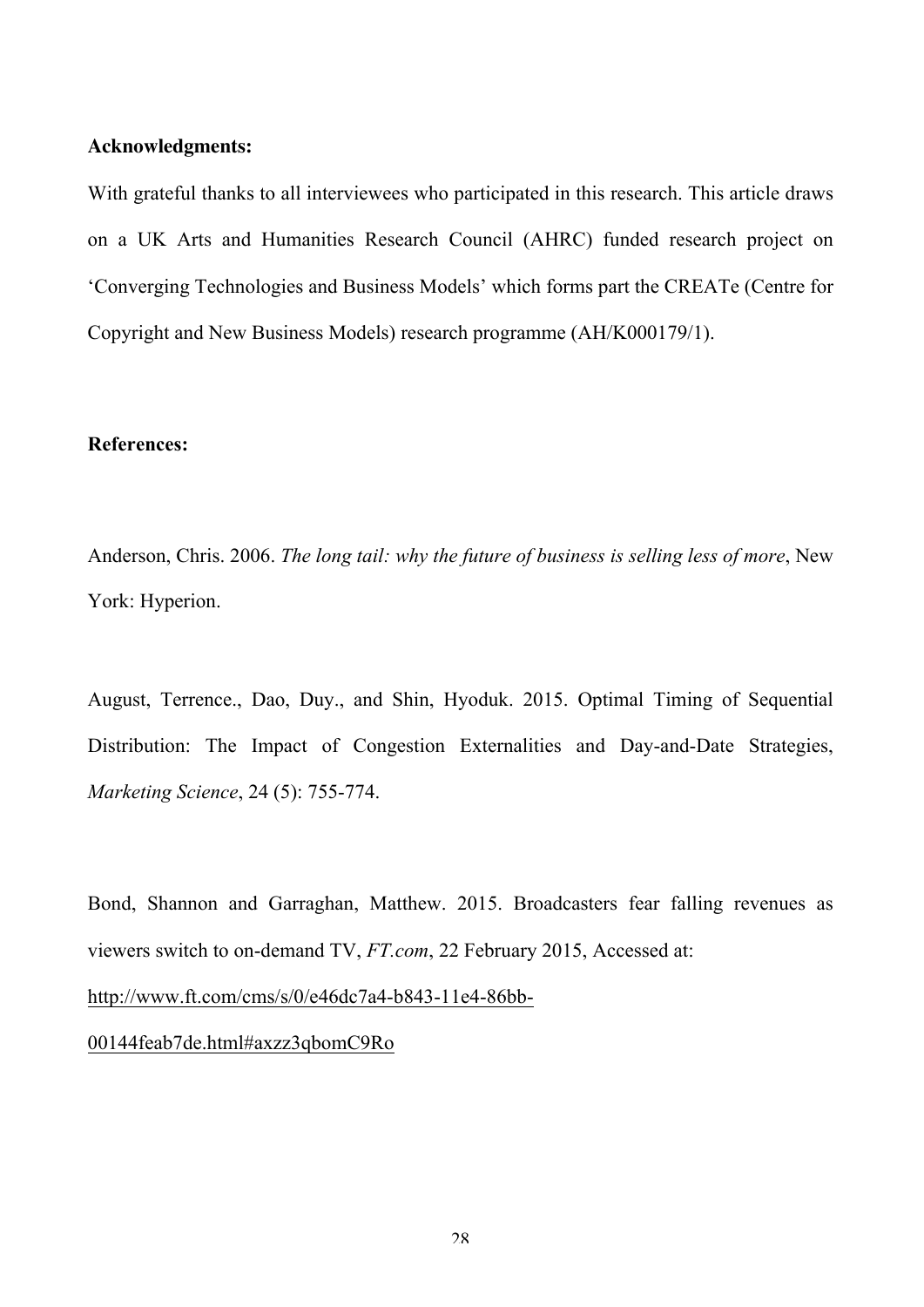Cabrera Blázquez, Francisco., Cappello, Maja., Grece, Christian and Valais, Sophie. 2015. *Territoriality and its impact on the financing of audiovisual works*, Iris Plus, European Audiovisual Observatory, Strasbourg, 2015.

Conlan, Tara. 2014. 'BBC's Ripper Street saved by Amazon', *the guardian* [online], Feb 26. Accessed at http://www.theguardian.com/media/2014/feb/26/bbc-ripper-street-amazonseries

Christophers, Brett. 2012. *Envisioning Media Power: On Capital and Geographies of Television*, Lanham MD: Lexington Books.

Doyle, Gillian. 2013. *Understanding Media Economics,* 2nd Edition, London: sage Publications.

Doyle, Gillian and Paterson, Richard. 2008. Public policy and independent television production in the UK, *Journal of Media Business Studies*, 5(3): 17-33

Edwards, Nick. 2012. 'United Stations', *Financial Times*, December 1, 2012, at p18.

Elberse, Anita and Eliashberg, Jehoshua. 2003. Demand and Supply Dynamics for Sequentially Released Products in International Markets: The Case of Motion Pictures, *Marketing Science*, 22: 329–54.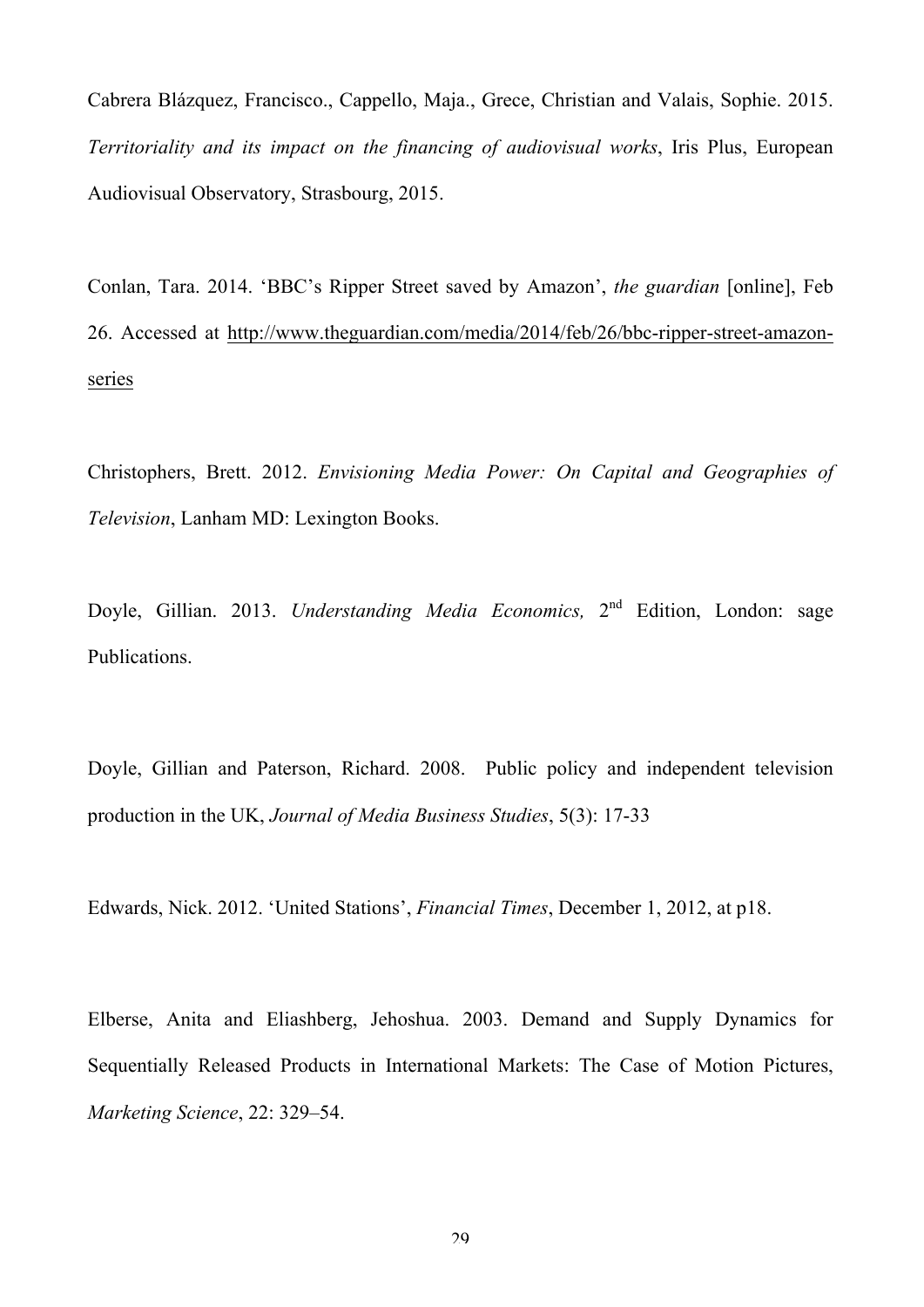Garnham, Nicholas and Locksley, Gareth. 1991. 'The Economics of Broadcasting', in Blumler, J and Nossitor, T, *Broadcasting Finance in Transition: A Comparative Handbook,* Oxford, OUP, pp8-22.

Garraghan, Matthew. 2015. 'TV networks face shaky future in fast-changing global media landscape', *Financial Times*, August 28 2015, at p16.

Giddens, Anthony. 2003. *Runaway World: How Globalisation is Reshaping Our Lives*, NY: Routledge.

Hartley, John. 2004. Television, Nation, and Indigenous Media, *Television and New Media*, 5(1): 7-25.

Hennig-Thurau, Thorsten., Henning, Victor., Sattler, Henrik., Eggers, Felix., and Houston, Mark. 2007. The Last Picture Show? Timing and Order of Movie Distribution Channels, *Journal of Marketing* , Vol. 71, 63–8.

Hilmes, Michele. 2014. Transnational TV: What do we mean by 'coproduction' anymore? *Media Industries*, 1 (2): 9-21.

Kuhr, Martin. 2008. *Media Windows in Flux: Challenges for Audiovisual Media Chronology*, Strasbourg: European Audiovisual Observatory.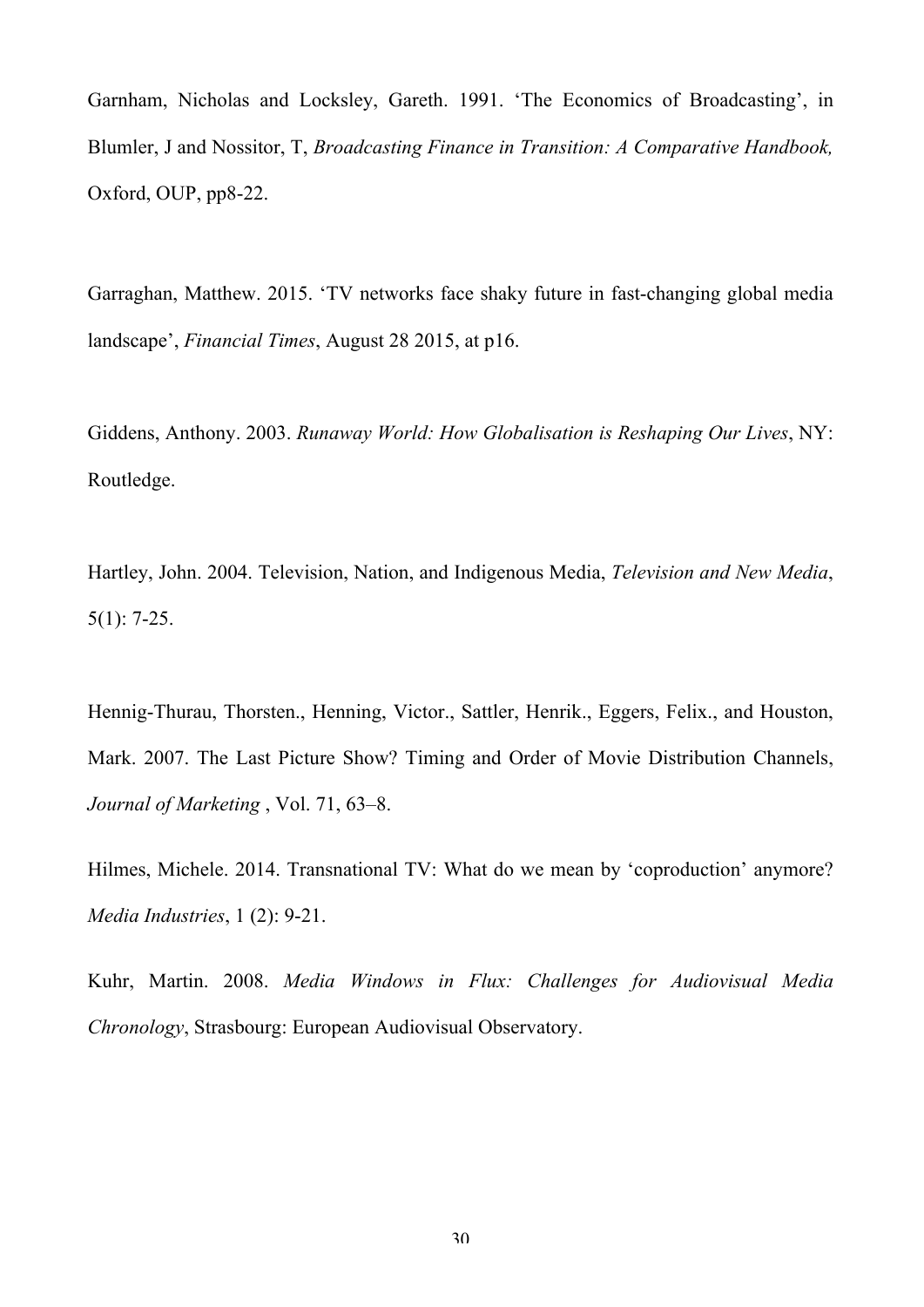Kuipers, Giselinde. 2012. The cosmopolitian tribe of television buyers: professional ethos, personal taste and cosmopolitan capital in transnational cultural mediation, *European Journal of Cultural Studies*, 15(5): 581-603.

Landes, William and Posner, Richard. 1989. An Economic Analysis of Copyright Law, *Journal of Legal Studies*, 8; 325-363.

Levine, Robert. 2011. *Free Ride: How the Internet is destroying the culture business and how the culture business can fight back*, London: Bodley Head.

Maule, Christopher. 2011. 'Television' in Towse, Ruth (Ed), *A Handbook of Cultural Economics*, 2nd Edition, Cheltenham, UK: Edward Elgar, pp413-419.

McVay, John. 2014. 'TV and Film recognized for economic power'. At http://www.pact.co.uk/news/news-detail.html?id=tv-and-film-recognised-for-economicpower

Miller, Peter. 2007. *An Overview of the Canadian Program Rights Market: Final Report*, The Canadian Radio-television and Telecommunications Commission

Napoli, Philip. 2011. 'The Changing Face of Media Distribution and the Decline of Windowing', Response to roundtable discussion at *Net Worth: Media Distribution in the Digital Era Conference*, University of California, Carsey-Wolf Centre, February 18 2011.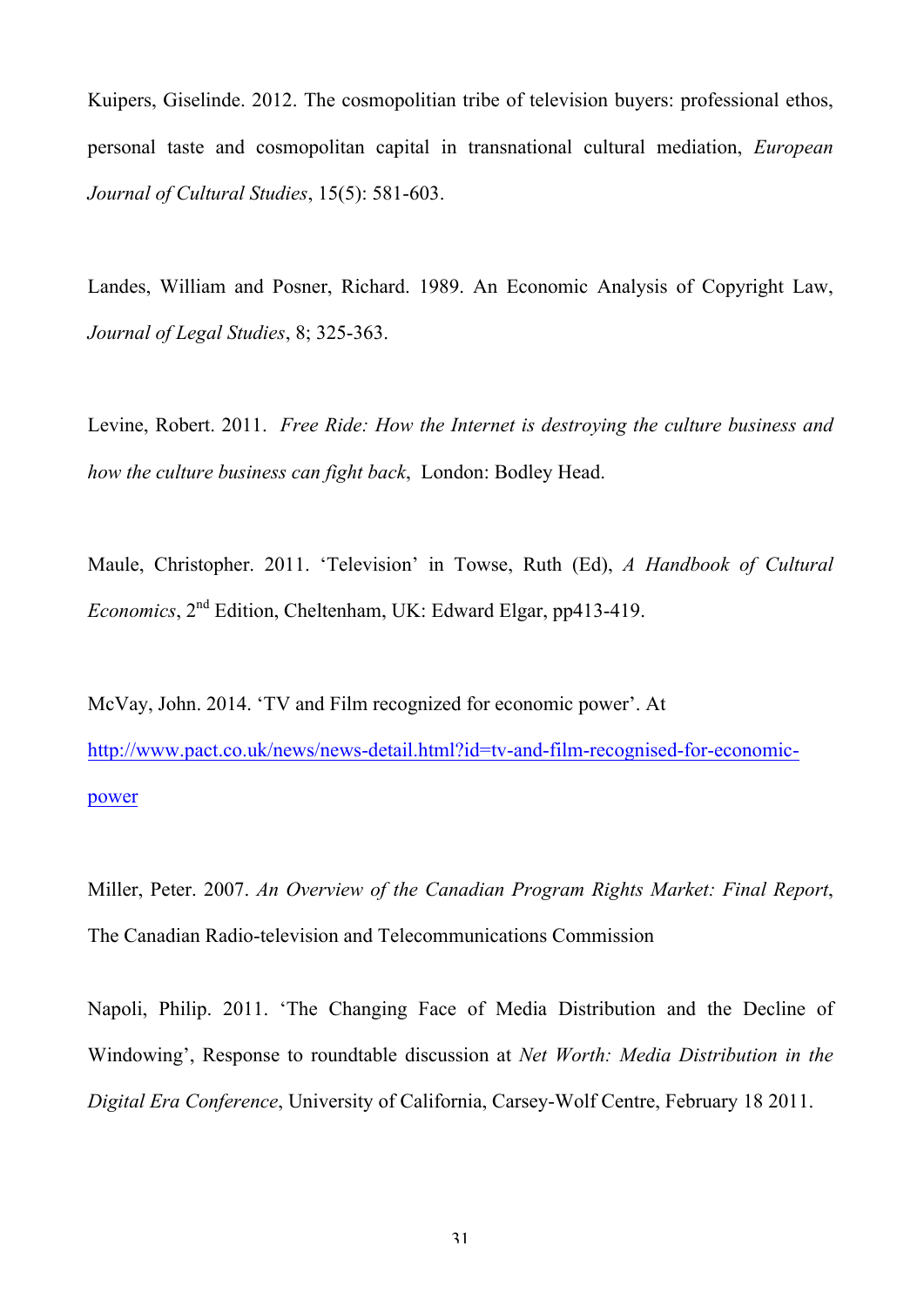Oliver and Ohlbaum Advisory. 2014. *The evolution of the TV content production sector*, Prepared for Ofcom. September. At:

http://stakeholders.ofcom.org.uk/binaries/broadcast/reviews-investigations/psbreview/psb3/The\_evolution\_of\_the\_TV\_content\_production\_sector.pdf

Owen, Bruce and Wildman, Steven. 1992. *Video Economics*, Cambridge, MA: Harvard University Press.

Plunkett, John. 2014. 'Twin Peaks meets The Killing in Sky's £25m Scandinavian drama Fortitude', 26 December, *The guardian* [online], Accessed at: http://www.theguardian.com/tv-and-radio/2014/dec/26/new-sky-scandinavian-dramafortitude

Ranaivoson, Heritiana., De Vinck, Sophie., Van Rompuy, Ben., Hölck, Katharina., Lindmark, Sven and Birsan, Anca. 2014. *Analysis of the Legal Rules of Exploitation Windows for New Business Practices*, Study Prepared for DG Communications Networks, Content and Technology, Brussels: EU Commission.

Shay, Ronan. 2015. Windowed Distribution Strategies for Substitutive Television Content: An Audience-Centric Typology, *The International Journal on Media Management*. 17: 175-193.

Sherman, Ryland and Waterman, David. 2015. 'The Economics of Online Video Entertainment', in Bauer, Johannes and Latzer, Michael (Eds), *Handbook on Economics of the Internet*, Cheltenham, UK: Edward Elgar.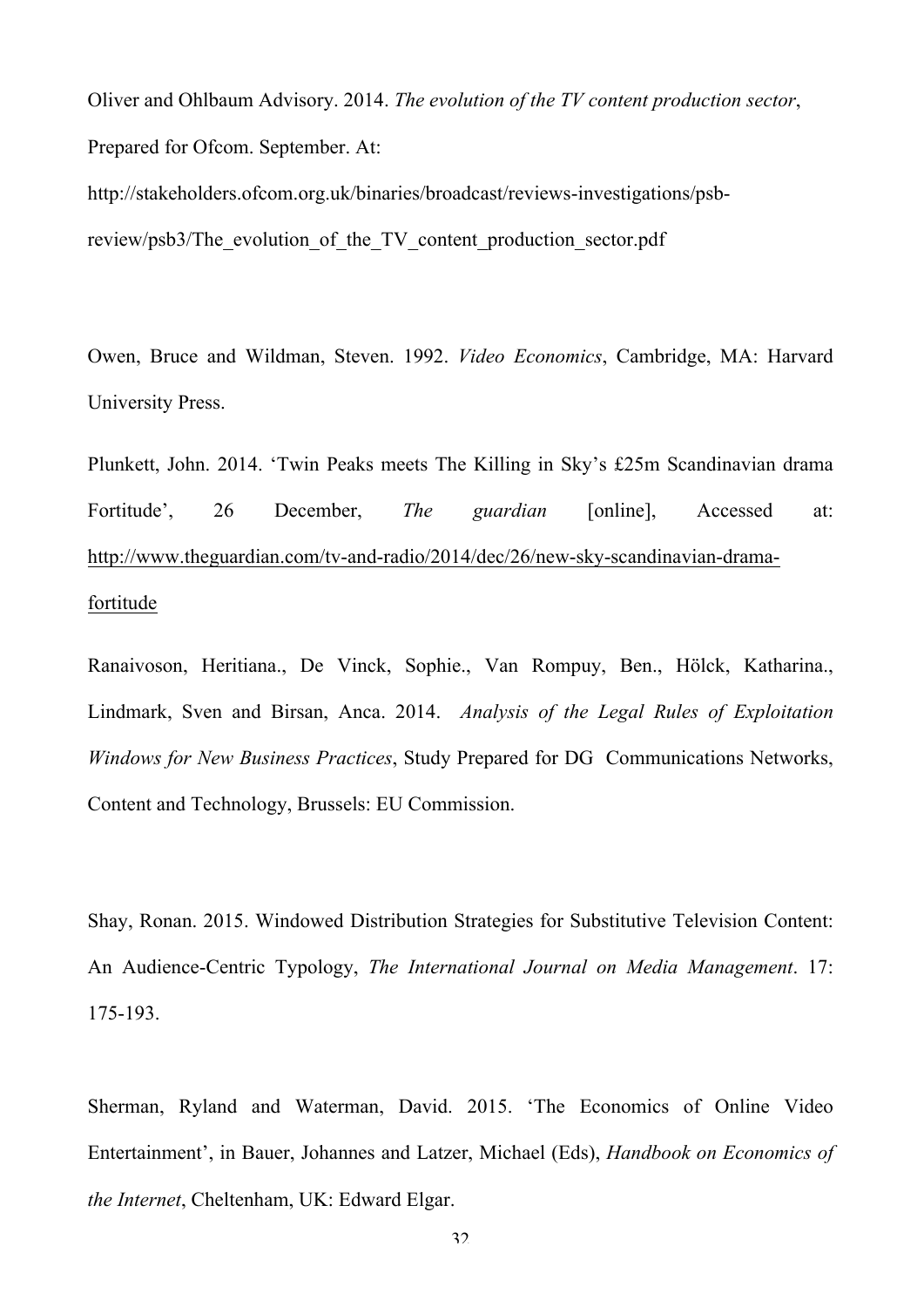Steemers, Jeanette. 2004. *Selling Television: British Television in the Global Marketplace*. London: BFI.

Steemers, Jeanette. 2014. Selling television: addressing transformations in the international distribution of content, *Media Industries*, 1 (1): 44-49.

Thussu, David (Ed). 2007. *Media on the Move: Global Flow and Contraflow*, London: Routledge.

Ulin, Jeff. 2014. *The Business of Media Distribution: Monetizing Film, TV and Video Content in an Online World* (2<sup>nd</sup> Edition), Abingdon, Oxon: Focal Press.

Westcott, Tim. 2013. 'TV drama riding high in international market, *Screen Digest*, April 11 2013. Accessed at: https://technology.ihs.com/432183/tv-drama-riding-high-ininternational-market

Wildman, Steven. 2008. 'Interactive channels and the challenge of content budgeting', *The International Journal on Media Management*, 10(3), 91-101.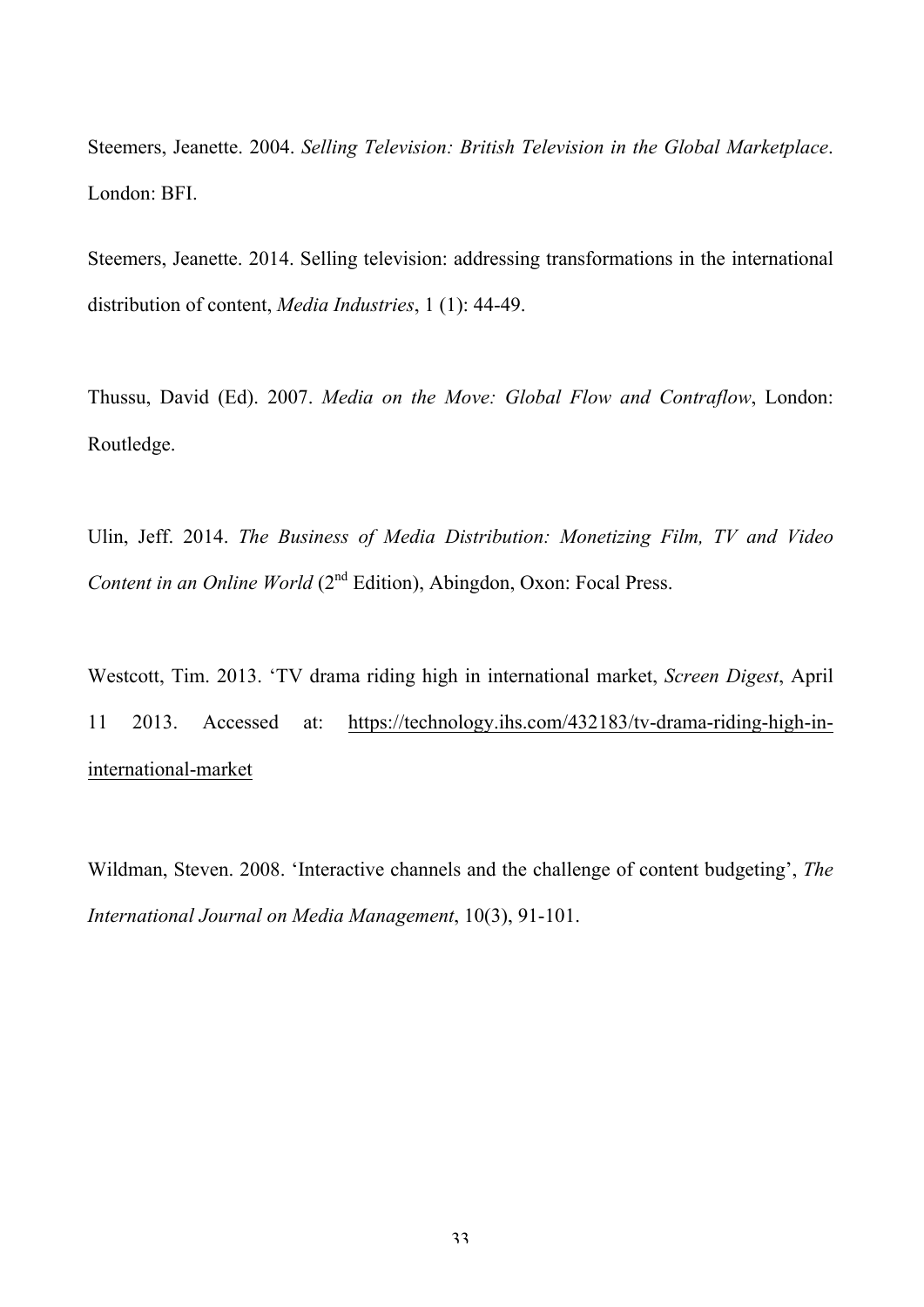Figure 1: Typical windows for television content in 1992